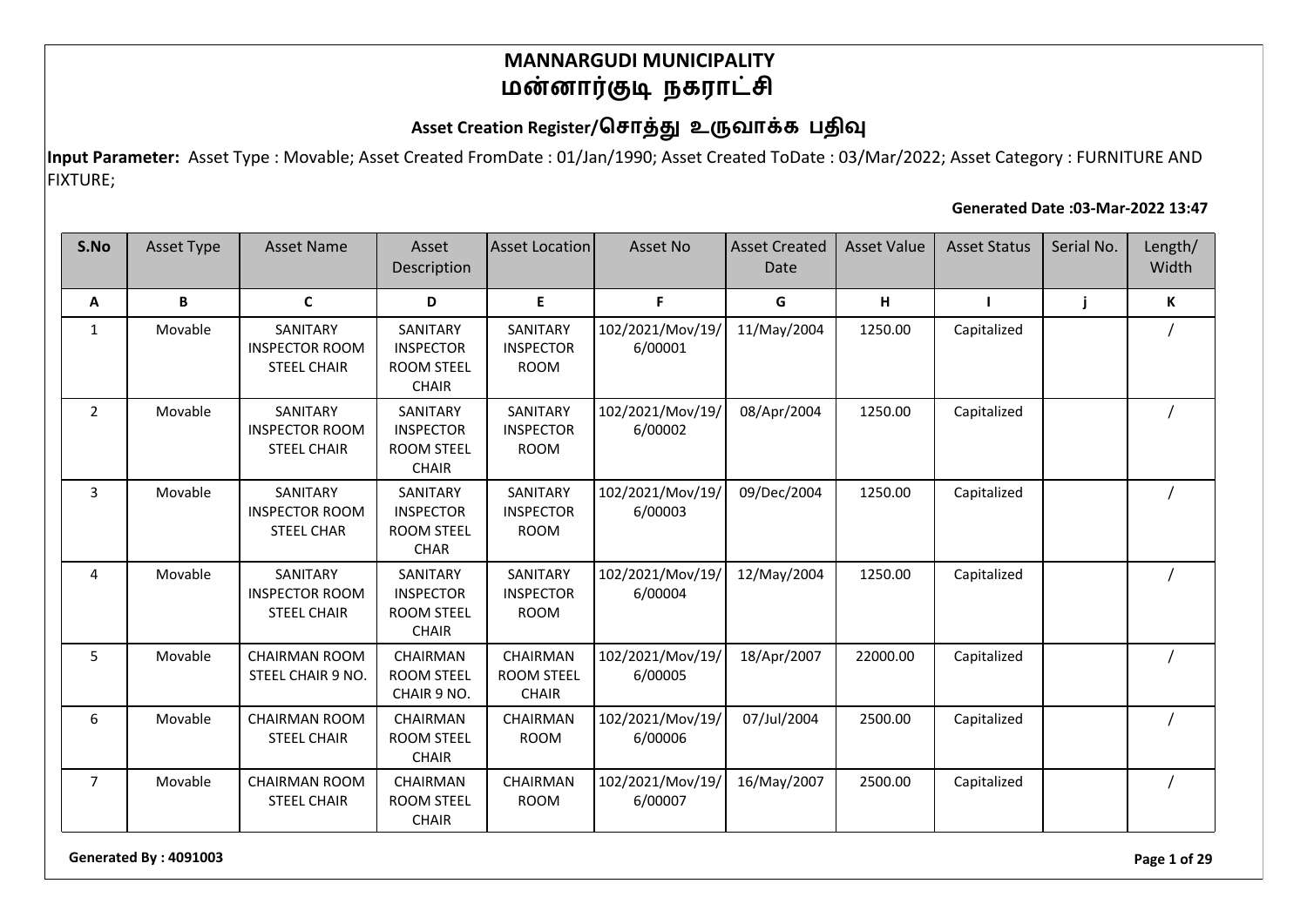| 8  | Movable | <b>CHAIRMAN ROOM</b><br><b>STEEL CHAIR</b>                       | CHAIRMAN<br><b>ROOM STEEL</b><br><b>CHAIR</b>                              | CHAIRMAN<br><b>ROOM</b>                              | 102/2021/Mov/19/<br>6/00008 | 16/May/2007 | 2500.00 | Capitalized |  |
|----|---------|------------------------------------------------------------------|----------------------------------------------------------------------------|------------------------------------------------------|-----------------------------|-------------|---------|-------------|--|
| 9  | Movable | <b>E3 REVENUE</b><br><b>ASSISTANT ROOM</b><br><b>STEEL CHAIR</b> | <b>E3 REVENUE</b><br><b>ASSISTANT</b><br><b>ROOM STEEL</b><br><b>CHAIR</b> | <b>E3 REVENUE</b><br><b>ASSISTANT</b><br><b>ROOM</b> | 102/2021/Mov/19/<br>6/00009 | 14/Jun/2006 | 250.00  | Capitalized |  |
| 10 | Movable | <b>E3 REVENUE</b><br><b>ASSISTANT ROOM</b><br><b>STEEL CHAIR</b> | <b>E3 REVENUE</b><br><b>ASSISTANT</b><br><b>ROOM STEEL</b><br><b>CHAIR</b> | <b>E3 REVENUE</b><br><b>ASSISTANT</b><br><b>ROOM</b> | 102/2021/Mov/19/<br>6/00010 | 14/Jun/2006 | 250.00  | Capitalized |  |
| 11 | Movable | <b>E2 JUNIOR</b><br><b>ASSISTANT ROOM</b><br><b>STEEL CHAIR</b>  | <b>E2 JUNIOR</b><br><b>ASSISTANT</b><br><b>ROOM STEEL</b><br><b>CHAIR</b>  | <b>E2 JUNIOR</b><br><b>ASSISTANT</b><br><b>ROOM</b>  | 102/2021/Mov/19/<br>6/00011 | 16/Jun/2004 | 1250.00 | Capitalized |  |
| 12 | Movable | SANITARY<br><b>INSPECTOR ROOM</b><br><b>STEEL TABLE</b>          | SANITARY<br><b>INSPECTOR</b><br>ROOM STEEL<br><b>TABLE</b>                 | SANITARY<br><b>INSPECTOR</b><br>ROOM                 | 102/2021/Mov/20/<br>6/00001 | 09/Dec/2004 | 1500.00 | Capitalized |  |
| 13 | Movable | SANITARY<br><b>INSPECTOR ROOM</b><br><b>STEEL TABLE</b>          | SANITARY<br><b>INSPECTOR</b><br><b>ROOM STEEL</b><br><b>TABLE</b>          | SANITARY<br><b>INSPECTOR</b><br><b>ROOM</b>          | 102/2021/Mov/20/<br>6/00002 | 14/Apr/2004 | 1500.00 | Capitalized |  |
| 14 | Movable | SANITARY<br><b>INSPECTOR ROOM</b><br><b>STEEL TABLE</b>          | SANITARY<br><b>INSPECTOR</b><br>ROOM STEEL<br><b>TABLE</b>                 | SANITARY<br><b>INSPECTOR</b><br><b>ROOM</b>          | 102/2021/Mov/20/<br>6/00003 | 14/Apr/2004 | 1500.00 | Capitalized |  |
| 15 | Movable | SANITARY<br><b>INSPECTOR ROOM</b><br><b>STEEL TABLE</b>          | SANITARY<br><b>INSPECTOR</b><br>ROOM STEEL<br><b>TABLE</b>                 | SANITARY<br><b>INSPECTOR</b><br><b>ROOM</b>          | 102/2021/Mov/20/<br>6/00004 | 15/Dec/2004 | 1500.00 | Capitalized |  |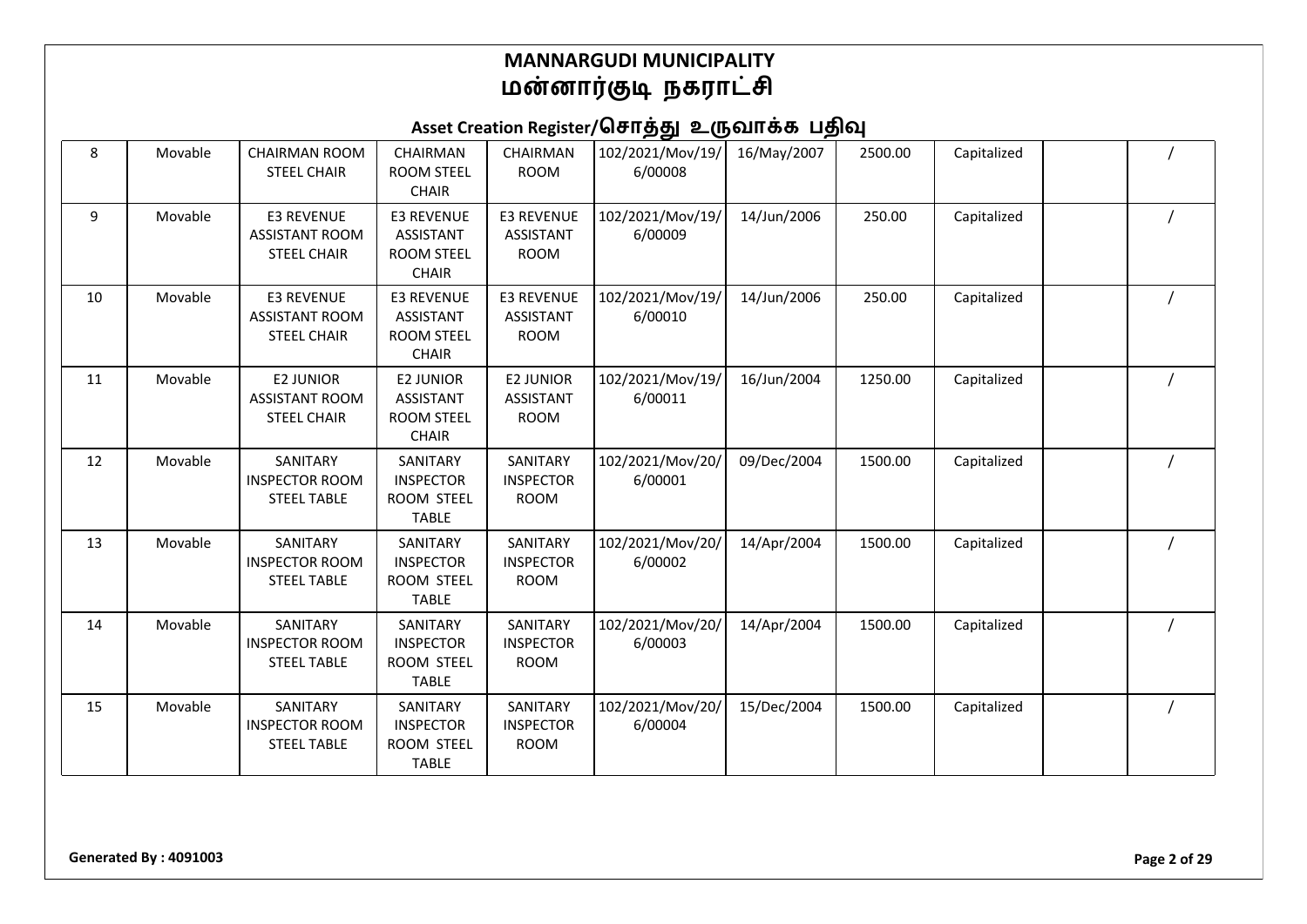| 16 | Movable | <b>ASISTANT</b><br>PROGRAMMER<br><b>ROOM TOTAL STEEL</b><br><b>CHAIR</b> | <b>ASISTANT</b><br>PROGRAMMER<br><b>ROOM STEEL</b><br><b>CHAIR</b>        | <b>ASISTANT</b><br>PROGRAMMER<br><b>ROOM</b>         | 102/2021/Mov/20/<br>6/00005 | 17/Mar/2004 | 6000.00 | Capitalized |  |
|----|---------|--------------------------------------------------------------------------|---------------------------------------------------------------------------|------------------------------------------------------|-----------------------------|-------------|---------|-------------|--|
| 17 | Movable | JE ROOM STEEL<br><b>TABLE</b>                                            | JE ROOM STEEL<br><b>TABLE</b>                                             | JE ROOM                                              | 102/2021/Mov/20/<br>6/00006 | 06/Apr/2004 | 3000.00 | Capitalized |  |
| 18 | Movable | E1 ROOM STEEL<br><b>TABLE</b>                                            | E1 ROOM<br><b>STEEL TABLE</b>                                             | E1 ROOM                                              | 102/2021/Mov/20/<br>6/00007 | 20/Apr/2004 | 1250.00 | Capitalized |  |
| 19 | Movable | <b>RECORD ROOM</b><br><b>STEEL TABLE</b>                                 | <b>RECORD ROOM</b><br><b>STEEL TABLE</b>                                  | <b>RECORD ROOM</b>                                   | 102/2021/Mov/20/<br>6/00008 | 12/Sep/2006 | 1000.00 | Capitalized |  |
| 20 | Movable | <b>E3 REVENUE</b><br><b>ASSISTANT ROOM</b><br><b>STEEL TABLE</b>         | <b>E3 REVENUE</b><br>ASSISTANT<br><b>ROOM STEEL</b><br><b>TABLE</b>       | <b>E3 REVENUE</b><br><b>ASSISTANT</b><br><b>ROOM</b> | 102/2021/Mov/20/<br>6/00009 | 14/Sep/2004 | 1250.00 | Capitalized |  |
| 21 | Movable | <b>E2 JUNIOR</b><br><b>ASSISTANT ROOM</b><br><b>STEEL TABLE</b>          | <b>E2 JUNIOR</b><br><b>ASSISTANT</b><br><b>ROOM STEEL</b><br><b>TABLE</b> | <b>E2 JUNIOR</b><br><b>ASSISTANT</b><br><b>ROOM</b>  | 102/2021/Mov/20/<br>6/00010 | 12/May/2004 | 1500.00 | Capitalized |  |
| 22 | Movable | <b>E2 JUNIOR</b><br><b>ASSISTANT ROOM</b><br><b>STEEL TABLE</b>          | <b>E2 JUNIOR</b><br><b>ASSISTANT</b><br><b>ROOM STEEL</b><br><b>TABLE</b> | <b>E2 JUNIOR</b><br><b>ASSISTANT</b><br><b>ROOM</b>  | 102/2021/Mov/20/<br>6/00011 | 04/May/2004 | 1500.00 | Capitalized |  |
| 23 | Movable | <b>REVENUE</b><br><b>ASSISTANT ROOM</b><br><b>STEEL TABLE</b>            | <b>REVENUE</b><br><b>ASSISTANT</b><br><b>ROOM STEEL</b><br><b>TABLE</b>   | <b>REVENUE</b><br><b>ASSISTANT</b><br><b>ROOM</b>    | 102/2021/Mov/20/<br>6/00012 | 09/Feb/2005 | 1250.00 | Capitalized |  |
| 24 | Movable | <b>RECORD CLERK</b><br>ROOM STEEL TABLE                                  | <b>RECORD CLERK</b><br><b>ROOM STEEL</b><br><b>TABLE</b>                  | <b>RECORD CLERK</b><br><b>ROOM</b>                   | 102/2021/Mov/20/<br>6/00013 | 14/Apr/2004 | 1500.00 | Capitalized |  |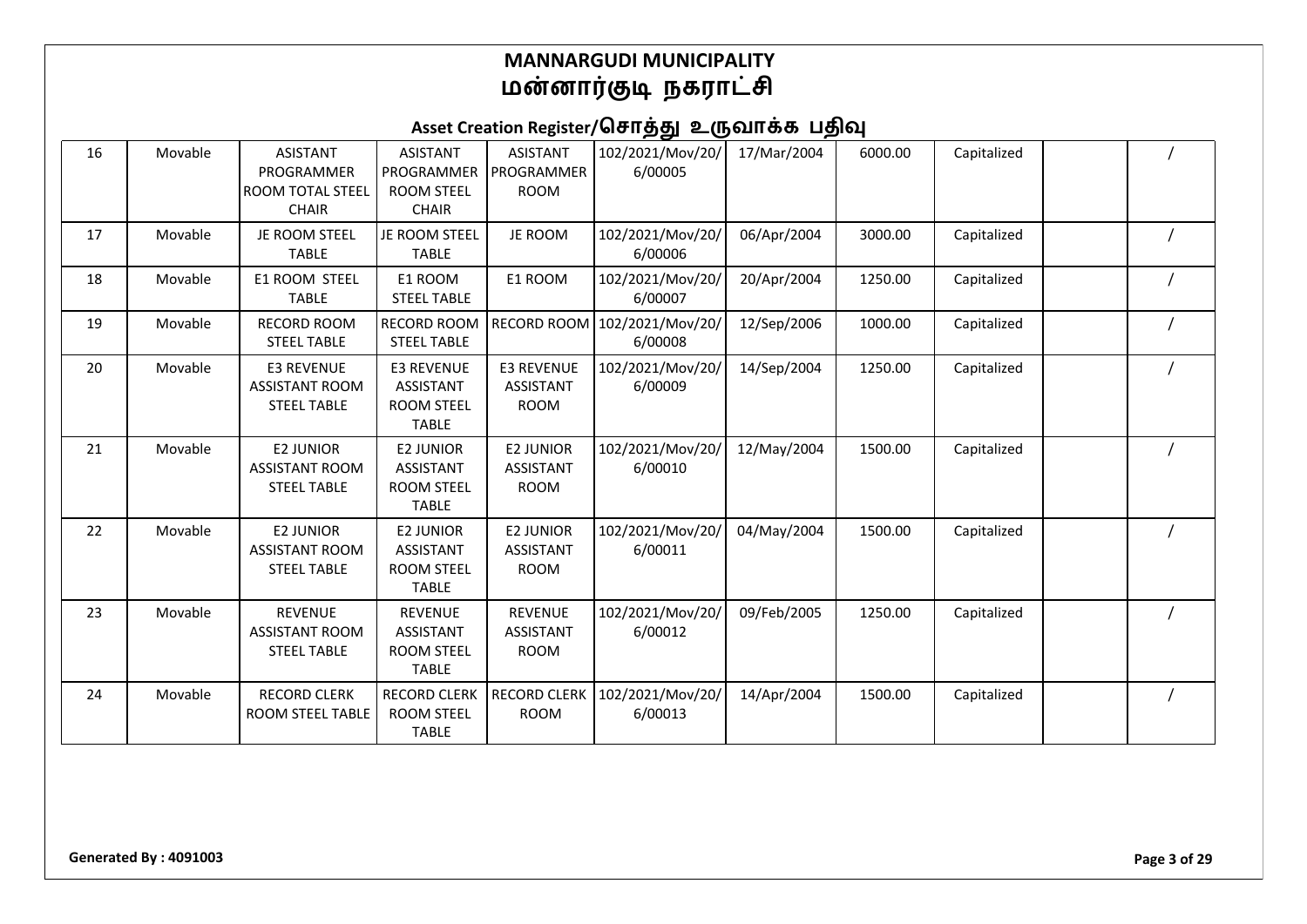Asset Creation Register/சொத்து உருவாக்க பதிவு

| 25 | Movable | SANITARY<br><b>INSPECTOR ROOM</b><br><b>WOODEN CHAIR</b> | SANITARY<br><b>INSPECTOR</b><br><b>ROOM</b><br><b>WOODEN</b><br><b>CHAIR</b> | SANITARY<br><b>INSPECTOR</b><br><b>ROOM</b> | 102/2021/Mov/21/<br>6/00001 | 18/Aug/2004 | 1250.00 | Capitalized |  |
|----|---------|----------------------------------------------------------|------------------------------------------------------------------------------|---------------------------------------------|-----------------------------|-------------|---------|-------------|--|
| 26 | Movable | SANITARY<br><b>INSPECTOR ROOM</b><br><b>WOODEN CHAIR</b> | SANITARY<br><b>INSPECTOR</b><br><b>ROOM</b><br><b>WOODEN</b><br><b>CHAIR</b> | SANITARY<br><b>INSPECTOR</b><br><b>ROOM</b> | 102/2021/Mov/21/<br>6/00002 | 07/Apr/2004 | 1250.00 | Capitalized |  |
| 27 | Movable | SANITARY<br><b>INSPECTOR ROOM</b><br><b>WOODEN CHAIR</b> | SANITARY<br><b>INSPECTOR</b><br><b>ROOM</b><br><b>WOODEN</b><br><b>CHAIR</b> | SANITARY<br><b>INSPECTOR</b><br><b>ROOM</b> | 102/2021/Mov/21/<br>6/00003 | 04/May/2004 | 1250.00 | Capitalized |  |
| 28 | Movable | SANITARY<br><b>INSPECTOR ROOM</b><br><b>WOODEN CHAIR</b> | SANITARY<br><b>INSPECTOR</b><br><b>ROOM</b><br><b>WOODEN</b><br><b>CHAIR</b> | SANITARY<br><b>INSPECTOR</b><br><b>ROOM</b> | 102/2021/Mov/21/<br>6/00004 | 14/Apr/2004 | 1250.00 | Capitalized |  |
| 29 | Movable | SANITARY<br><b>INSPECTOR ROOM</b><br><b>WOODEN CHAIR</b> | SANITARY<br><b>INSPECTOR</b><br><b>ROOM</b><br><b>WOODEN</b><br><b>CHAIR</b> | SANITARY<br><b>INSPECTOR</b><br><b>ROOM</b> | 102/2021/Mov/21/<br>6/00005 | 15/Dec/2004 | 1250.00 | Capitalized |  |
| 30 | Movable | SANITARY<br><b>INSPECTOR ROOM</b><br><b>WOODEN CHAIR</b> | SANITARY<br><b>INSPECTOR</b><br><b>ROOM</b><br><b>WOODEN</b><br><b>CHAIR</b> | SANITARY<br><b>INSPECTOR</b><br><b>ROOM</b> | 102/2021/Mov/21/<br>6/00006 | 16/Dec/2004 | 1250.00 | Capitalized |  |
| 31 | Movable | A1 ROOM WOODEN<br><b>CHAIR</b>                           | A1 ROOM<br><b>WOODEN</b><br><b>CHAIR</b>                                     | A1 ROOM                                     | 102/2021/Mov/21/<br>6/00007 | 20/May/2004 | 1250.00 | Capitalized |  |

**Generated By : 4091003 Page 4 of 29**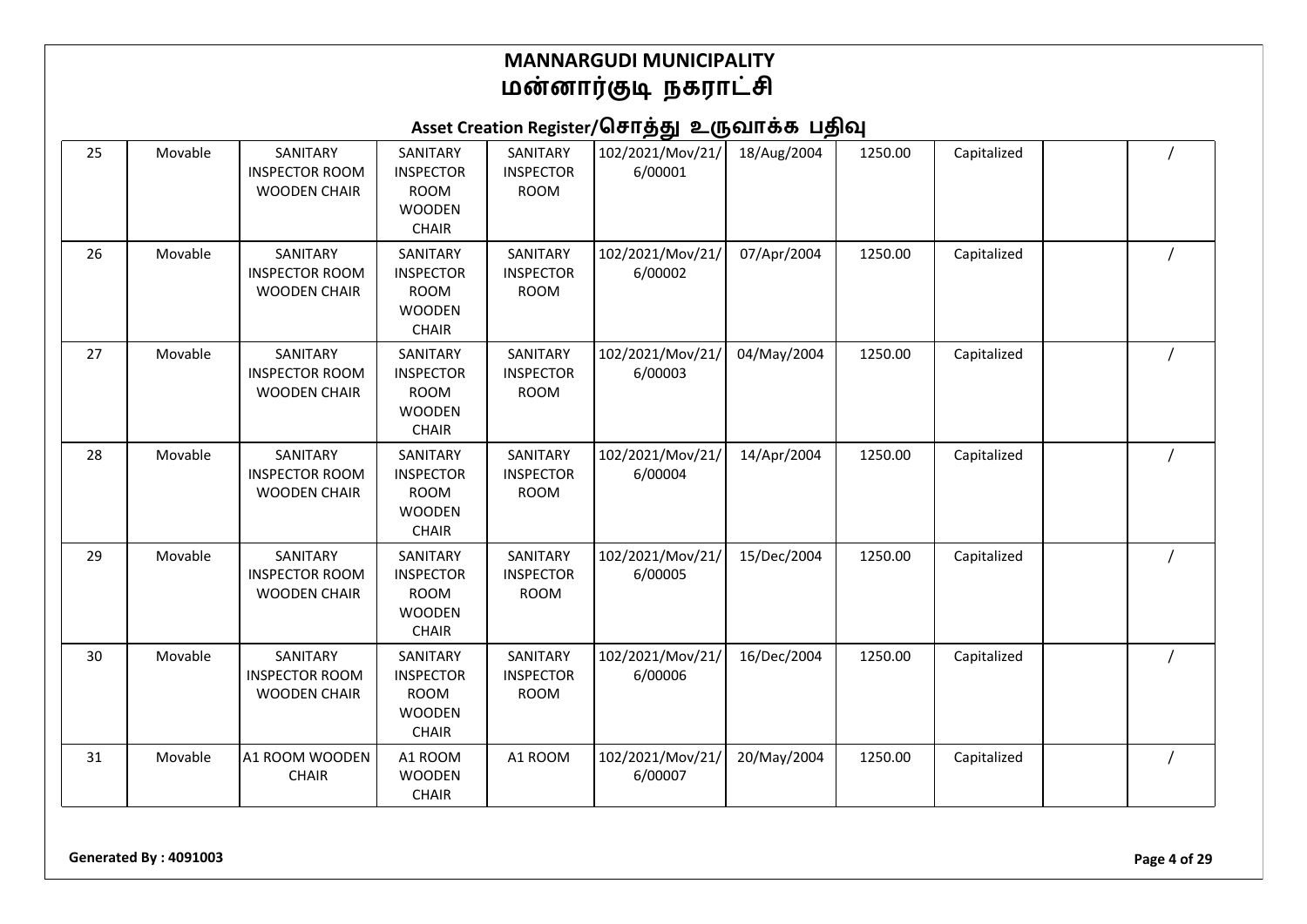| 32 | Movable | ME ROOM<br><b>WOODEN CHAIR</b>                                       | ME ROOM<br><b>WOODEN</b><br><b>CHAIR</b>                                                    | ME ROOM                                                    | 102/2021/Mov/21/<br>6/00008 | 19/May/2004 | 4500.00 | Capitalized |  |
|----|---------|----------------------------------------------------------------------|---------------------------------------------------------------------------------------------|------------------------------------------------------------|-----------------------------|-------------|---------|-------------|--|
| 33 | Movable | JE ROOM WOODEN<br><b>CHAIR</b>                                       | JE ROOM<br><b>WOODEN</b><br><b>CHAIR</b>                                                    | JE ROOM                                                    | 102/2021/Mov/21/<br>6/00009 | 22/Apr/2004 | 2000.00 | Capitalized |  |
| 34 | Movable | E1 ROOM WOODEN<br><b>CHAIR</b>                                       | E1 ROOM<br><b>WOODEN</b><br><b>CHAIR</b>                                                    | E1 ROOM                                                    | 102/2021/Mov/21/<br>6/00010 | 17/Mar/2004 | 2000.00 | Capitalized |  |
| 35 | Movable | <b>TOWN PLANNING</b><br><b>INSPECTOR ROOM</b><br><b>WOODEN CHAIR</b> | <b>TOWN</b><br>PLANNING<br><b>INSPECTOR</b><br><b>ROOM</b><br><b>WOODEN</b><br><b>CHAIR</b> | <b>TOWN</b><br>PLANNING<br><b>INSPECTOR</b><br><b>ROOM</b> | 102/2021/Mov/21/<br>6/00011 | 19/May/2004 | 2000.00 | Capitalized |  |
| 36 | Movable | OVERSEER<br><b>SUPERVISOR ROOM</b><br><b>WOODEN CHAIR</b>            | OVERSEER<br><b>SUPERVISOR</b><br><b>ROOM</b><br><b>WOODEN</b><br><b>CHAIR</b>               | OVERSEER<br><b>SUPERVISOR</b><br><b>ROOM</b>               | 102/2021/Mov/21/<br>6/00012 | 12/May/2004 | 2000.00 | Capitalized |  |
| 37 | Movable | <b>REVENUE</b><br><b>INSPECTOR ROOM 2</b><br><b>WOODEN CHAIR</b>     | <b>REVENUE</b><br><b>INSPECTOR</b><br>ROOM <sub>2</sub><br><b>WOODEN</b><br><b>CHAIR</b>    | <b>REVENUE</b><br><b>INSPECTOR</b><br>ROOM <sub>2</sub>    | 102/2021/Mov/21/<br>6/00013 | 23/Jun/2004 | 2000.00 | Capitalized |  |
| 38 | Movable | <b>REVENUE</b><br><b>INSPECTOR ROOM 2</b><br><b>WOODEN CHAIR</b>     | <b>REVENUE</b><br><b>INSPECTOR</b><br>ROOM <sub>2</sub><br><b>WOODEN</b><br><b>CHAIR</b>    | <b>REVENUE</b><br><b>INSPECTOR</b><br>ROOM <sub>2</sub>    | 102/2021/Mov/21/<br>6/00014 | 18/Aug/2004 | 2000.00 | Capitalized |  |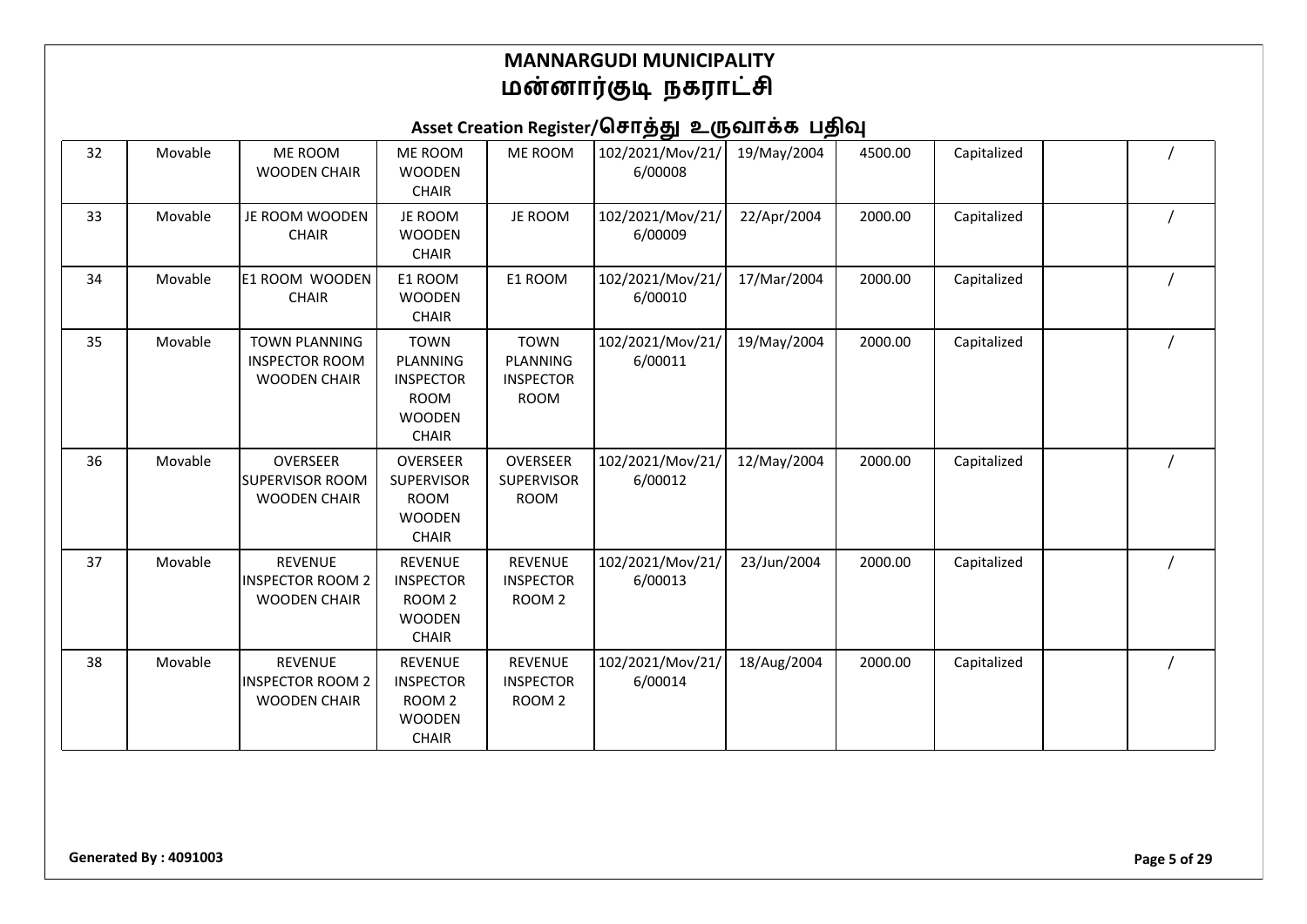| 39 | Movable | <b>REVENUE</b><br><b>INSPECTOR ROOM 1</b><br><b>WOODEN CHAIR</b> | <b>REVENUE</b><br><b>INSPECTOR</b><br>ROOM <sub>1</sub><br><b>WOODEN</b><br><b>CHAIR</b> | <b>REVENUE</b><br><b>INSPECTOR</b><br>ROOM <sub>1</sub> | 102/2021/Mov/21/<br>6/00015 | 12/May/2004 | 2000.00  | Capitalized |  |
|----|---------|------------------------------------------------------------------|------------------------------------------------------------------------------------------|---------------------------------------------------------|-----------------------------|-------------|----------|-------------|--|
| 40 | Movable | C1 JUNIOR<br><b>ASSISTANT ROOM</b><br><b>WOODEN TABLE</b>        | <b>C1 JUNIOR</b><br><b>ASSISTANT</b><br><b>ROOM</b><br><b>WOODEN</b><br><b>TABLE</b>     | <b>C1 JUNIOR</b><br><b>ASSISTANT</b><br><b>ROOM</b>     | 102/2021/Mov/21/<br>6/00016 | 07/Apr/2004 | 1500.00  | Capitalized |  |
| 41 | Movable | ACCOUTANT ROOM<br><b>WOODEN CHAIR</b>                            | <b>ACCOUTANT</b><br><b>ROOM</b><br><b>WOODEN</b><br><b>CHAIR</b>                         | <b>ACCOUTANT</b><br><b>ROOM</b>                         | 102/2021/Mov/21/<br>6/00017 | 11/May/2005 | 2000.00  | Capitalized |  |
| 42 | Movable | <b>MANAGER ROOM</b><br><b>WOODEN CHAIR</b>                       | <b>MANAGER</b><br><b>ROOM</b><br><b>WOODEN</b><br><b>CHAIR</b>                           | <b>MANAGER</b><br><b>ROOM</b>                           | 102/2021/Mov/21/<br>6/00018 | 07/Nov/2006 | 2000.00  | Capitalized |  |
| 43 | Movable | <b>RECORD ROOM</b><br><b>WOODEN CHAIIR</b><br>5NO.               | <b>RECORD ROOM</b><br><b>WOODEN</b><br>CHAIIR 5NO.                                       | <b>RECORD ROOM</b>                                      | 102/2021/Mov/21/<br>6/00019 | 21/Jun/2004 | 10000.00 | Capitalized |  |
| 44 | Movable | <b>MEETING HALL</b><br><b>WOODEN CHAIR</b><br>35NO.              | <b>MEETING HALL</b><br><b>WOODEN</b><br>CHAIR 35NO.                                      | <b>MEETING HALL</b>                                     | 102/2021/Mov/21/<br>6/00020 | 12/Jul/2005 | 70000.00 | Capitalized |  |
| 45 | Movable | MINI MEETING HALL<br><b>WOODEN CHAIR</b><br>3NO.                 | <b>MINI MEETING</b><br><b>HALL WOODEN</b><br>CHAIR 3NO.                                  | <b>MINI MEETING</b><br><b>HALL</b>                      | 102/2021/Mov/21/<br>6/00021 | 06/Jul/2004 | 6000.00  | Capitalized |  |
| 46 | Movable | <b>C1 JUNIOR</b><br><b>ASSISTANT ROOM</b><br><b>WOOEN CHAIR</b>  | <b>C1 JUNIOR</b><br><b>ASSISTANT</b><br>ROOM WOOEN<br><b>CHAIR</b>                       | <b>C1 JUNIOR</b><br><b>ASSISTANT</b><br><b>ROOM</b>     | 102/2021/Mov/21/<br>6/00022 | 12/Jul/2005 | 2000.00  | Capitalized |  |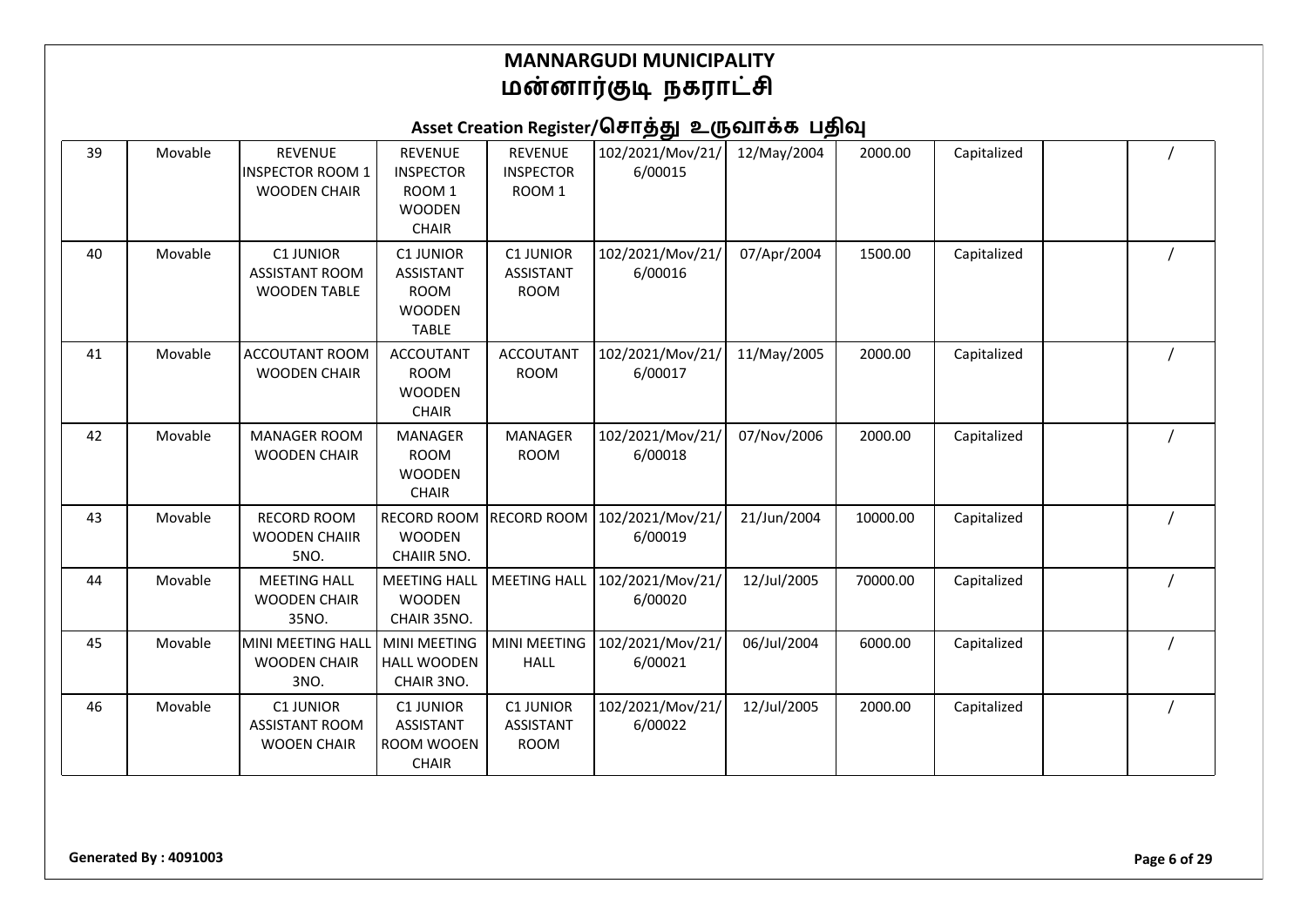Asset Creation Register/சொத்து உருவாக்க பதிவு

| 47 | Movable | <b>B2 JUNIOR</b><br><b>ASSISTANT ROOM</b><br><b>WOODEN CHAIR</b> | <b>B2 JUNIOR</b><br><b>ASSISTANT</b><br><b>ROOM</b><br><b>WOODEN</b><br><b>CHAIR</b> | <b>B2 JUNIOR</b><br><b>ASSISTANT</b><br><b>ROOM</b> | 102/2021/Mov/21/<br>6/00023 | 02/Mar/2005 | 2000.00 | Capitalized |  |
|----|---------|------------------------------------------------------------------|--------------------------------------------------------------------------------------|-----------------------------------------------------|-----------------------------|-------------|---------|-------------|--|
| 48 | Movable | <b>B4 JUNIOR</b><br><b>ASSISTANT ROOM</b><br><b>WOODEN CHAIR</b> | <b>B4 JUNIOR</b><br><b>ASSISTANT</b><br><b>ROOM</b><br><b>WOODEN</b><br><b>CHAIR</b> | <b>B4 JUNIOR</b><br><b>ASSISTANT</b><br><b>ROOM</b> | 102/2021/Mov/21/<br>6/00024 | 09/Sep/2008 | 2000.00 | Capitalized |  |
| 49 | Movable | A1 JUNIOR<br><b>ASSISTANT ROOM</b><br><b>WOODEN CHAIR</b>        | A1 JUNIOR<br><b>ASSISTANT</b><br><b>ROOM</b><br><b>WOODEN</b><br>CHAIR               | A1 JUNIOR<br><b>ASSISTANT</b><br><b>ROOM</b>        | 102/2021/Mov/21/<br>6/00025 | 16/Aug/2005 | 2000.00 | Capitalized |  |
| 50 | Movable | <b>A3 JUNIOR</b><br><b>ASSISTANT ROOM</b><br><b>WOODEN CHAIR</b> | A3 JUNIOR<br><b>ASSISTANT</b><br><b>ROOM</b><br><b>WOODEN</b><br><b>CHAIR</b>        | A3 JUNIOR<br><b>ASSISTANT</b><br><b>ROOM</b>        | 102/2021/Mov/21/<br>6/00026 | 06/Aug/2007 | 2000.00 | Capitalized |  |
| 51 | Movable | <b>A3 JUNIOR</b><br><b>ASSISTANT ROOM</b><br><b>WOODEN CHAIR</b> | A3 JUNIOR<br><b>ASSISTANT</b><br><b>ROOM</b><br><b>WOODEN</b><br><b>CHAIR</b>        | A3 JUNIOR<br><b>ASSISTANT</b><br><b>ROOM</b>        | 102/2021/Mov/21/<br>6/00027 | 17/Mar/2005 | 2000.00 | Capitalized |  |
| 52 | Movable | <b>CHAIRMAN ROOM</b><br><b>WOODEN CHAIR 4</b><br>NO.             | CHAIRMAN<br><b>ROOM</b><br><b>WOODEN</b><br>CHAIR 4 NO.                              | CHAIRMAN<br><b>ROOM</b>                             | 102/2021/Mov/21/<br>6/00028 | 04/Aug/2004 | 8000.00 | Capitalized |  |
| 53 | Movable | <b>REVENUE</b><br><b>ASSISTANT ROOM</b><br><b>WOODEN CHAIR</b>   | <b>REVENUE</b><br><b>ASSISTANT</b><br><b>ROOM</b><br><b>WOODEN</b><br><b>CHAIR</b>   | <b>REVENUE</b><br><b>ASSISTANT</b><br><b>ROOM</b>   | 102/2021/Mov/21/<br>6/00029 | 20/Jul/2004 | 1250.00 | Capitalized |  |

**Generated By : 4091003 Page 7 of 29**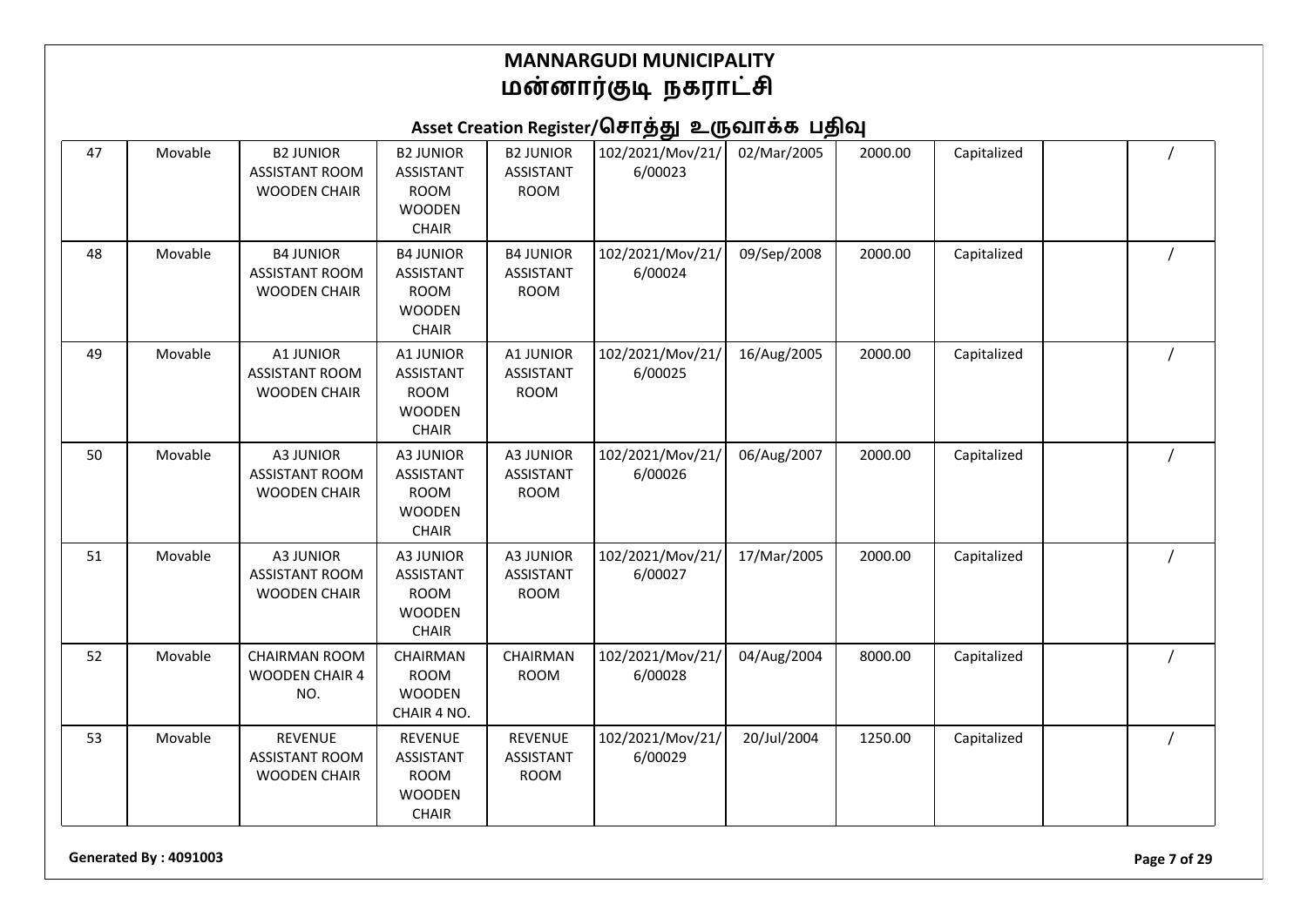| 54 | Movable | <b>REVENUE</b><br><b>ASSISTANT ROOM</b><br><b>WOODEN CHAIR</b> | <b>REVENUE</b><br><b>ASSISTANT</b><br><b>ROOM</b><br><b>WOODEN</b><br><b>CHAIR</b>       | <b>REVENUE</b><br><b>ASSISTANT</b><br><b>ROOM</b> | 102/2021/Mov/21/<br>6/00030 | 21/Sep/2006 | 1250.00 | Capitalized |  |
|----|---------|----------------------------------------------------------------|------------------------------------------------------------------------------------------|---------------------------------------------------|-----------------------------|-------------|---------|-------------|--|
| 55 | Movable | <b>REVENUE</b><br><b>ASSISTANT ROOM</b><br><b>WOODEN CHAIR</b> | <b>REVENUE</b><br><b>ASSISTANT</b><br><b>ROOM</b><br><b>WOODEN</b><br><b>CHAIR</b>       | <b>REVENUE</b><br><b>ASSISTANT</b><br><b>ROOM</b> | 102/2021/Mov/21/<br>6/00031 | 12/May/2004 | 1250.00 | Capitalized |  |
| 56 | Movable | <b>REVENUE</b><br>INSPECTOR ROOM 1<br><b>WOODEN CHAIR</b>      | <b>REVENUE</b><br><b>INSPECTOR</b><br>ROOM <sub>1</sub><br><b>WOODEN</b><br><b>CHAIR</b> | <b>REVENUE</b><br>ASSISTANT<br><b>ROOM</b>        | 102/2021/Mov/21/<br>6/00032 | 07/Jul/2004 | 1250.00 | Capitalized |  |
| 57 | Movable | <b>REVENUE</b><br><b>ASSISTANT ROOM</b><br><b>WOODEN CHAIR</b> | <b>REVENUE</b><br><b>ASSISTANT</b><br><b>ROOM</b><br><b>WOODEN</b><br><b>CHAIR</b>       | <b>REVENUE</b><br><b>ASSISTANT</b><br><b>ROOM</b> | 102/2021/Mov/21/<br>6/00033 | 08/Mar/2006 | 1250.00 | Capitalized |  |
| 58 | Movable | <b>TYPIST ROOM</b><br><b>WOODEN CHAIR</b>                      | <b>TYPIST ROOM</b><br><b>WOODEN</b><br><b>CHAIR</b>                                      | <b>TYPIST ROOM</b>                                | 102/2021/Mov/21/<br>6/00034 | 17/Mar/2010 | 2000.00 | Capitalized |  |
| 59 | Movable | <b>TYPIST ROOM</b><br><b>WOODEN CHAIR</b>                      | <b>TYPIST ROOM</b><br><b>WOODEN</b><br><b>CHAIR</b>                                      | <b>TYPIST ROOM</b>                                | 102/2021/Mov/21/<br>6/00035 | 21/Dec/2004 | 2000.00 | Capitalized |  |
| 60 | Movable | <b>RECORD CLERK</b><br>ROOM WOODEN<br><b>CHAIR</b>             | <b>RECORD CLERK</b><br><b>ROOM</b><br><b>WOODEN</b><br><b>CHAIR</b>                      | <b>RECORD CLERK</b><br><b>ROOM</b>                | 102/2021/Mov/21/<br>6/00036 | 09/Oct/2006 | 2000.00 | Capitalized |  |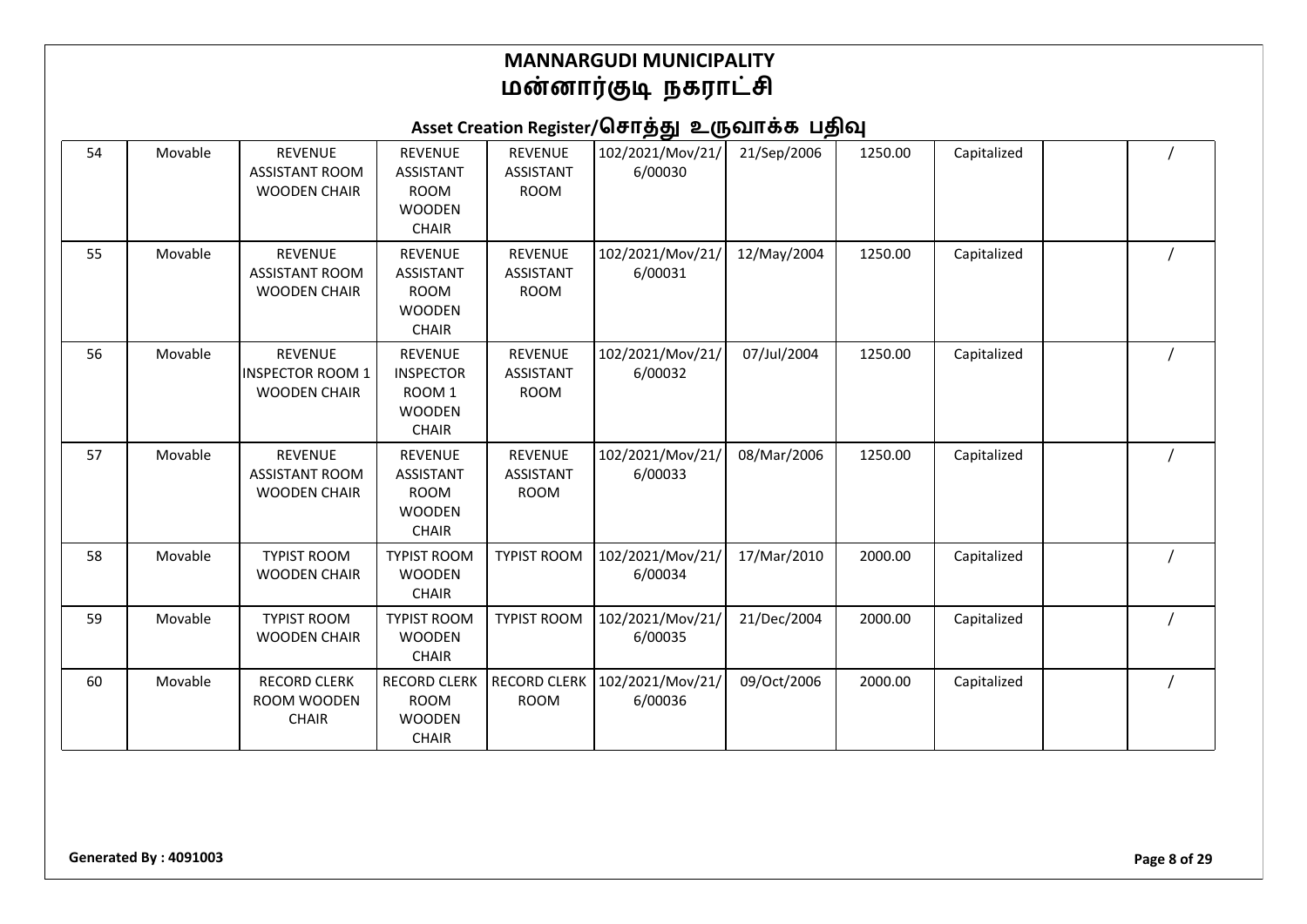| 61 | Movable | <b>C2 JUNIOR</b><br><b>ASSISTANT ROOM</b><br><b>WOODEN CHAIR</b>   | <b>C2 JUNIOR</b><br><b>ASSISTANT</b><br><b>ROOM</b><br><b>WOODEN</b><br><b>CHAIR</b> | <b>C2 JUNIOR</b><br><b>ASSISTANT</b><br><b>ROOM</b>        | 102/2021/Mov/21/<br>6/00037 | 07/Apr/2004 | 2000.00  | Capitalized |  |
|----|---------|--------------------------------------------------------------------|--------------------------------------------------------------------------------------|------------------------------------------------------------|-----------------------------|-------------|----------|-------------|--|
| 62 | Movable | <b>ASISTANT</b><br>PROGRAMMER<br>ROOM STEEL RACK                   | <b>ASISTANT</b><br>PROGRAMMER<br>ROOM STEEL<br><b>RACK</b>                           | <b>ASISTANT</b><br>PROGRAMMER<br><b>ROOM</b>               | 102/2021/Mov/22/<br>6/00001 | 12/May/2004 | 1250.00  | Capitalized |  |
| 63 | Movable | JE ROOM STEEL<br><b>RACK</b>                                       | JE ROOM STEEL<br><b>RACK</b>                                                         | JE ROOM                                                    | 102/2021/Mov/22/<br>6/00002 | 07/Apr/2004 | 1500.00  | Capitalized |  |
| 64 | Movable | <b>TOWN PLANNING</b><br><b>INSPECTOR ROOM</b><br><b>STEEL RACK</b> | <b>TOWN</b><br>PLANNING<br><b>INSPECTOR</b><br><b>ROOM STEEL</b><br><b>RACK</b>      | <b>TOWN</b><br>PLANNING<br><b>INSPECTOR</b><br><b>ROOM</b> | 102/2021/Mov/22/<br>6/00003 | 14/Jul/2004 | 4500.00  | Capitalized |  |
| 65 | Movable | OVERSEER<br>SUPERVISOR ROOM<br><b>STEEL RACK</b>                   | <b>OVERSEER</b><br>SUPERVISOR<br><b>ROOM STEEL</b><br><b>RACK</b>                    | <b>OVERSEER</b><br><b>SUPERVISOR</b><br><b>ROOM</b>        | 102/2021/Mov/22/<br>6/00004 | 17/Sep/2003 | 1250.00  | Capitalized |  |
| 66 | Movable | <b>RECORD ROOM</b><br>STEEL RACK 11NO.                             | <b>RECORD ROOM</b><br><b>STEEL RACK</b><br>11NO.                                     | <b>RECORD ROOM</b>                                         | 102/2021/Mov/22/<br>6/00005 | 23/Mar/2004 | 14000.00 | Capitalized |  |
| 67 | Movable | E1 ROOM WOODEN<br><b>CUBBOARDS</b>                                 | E1 ROOM<br><b>WOODEN</b><br><b>CUBBOARDS</b>                                         | E1 ROOM                                                    | 102/2021/Mov/23/<br>6/00001 | 16/Jun/2004 | 4500.00  | Capitalized |  |
| 68 | Movable | A1 ROOM STEEL<br><b>CUBBOARDS</b>                                  | A1 ROOM STEEL<br><b>CUBBOARDS</b>                                                    | A1 ROOM                                                    | 102/2021/Mov/24/<br>6/00001 | 12/Oct/2005 | 1500.00  | Capitalized |  |
| 69 | Movable | SANITARY<br><b>INSPECTOR ROOM</b><br><b>STEEL CUBBOARDS</b>        | SANITARY<br><b>INSPECTOR</b><br>ROOM STEEL<br><b>CUBBOARDS</b>                       | SANITARY<br><b>INSPECTOR</b><br><b>ROOM</b>                | 102/2021/Mov/24/<br>6/00003 | 15/Dec/2004 | 1500.00  | Capitalized |  |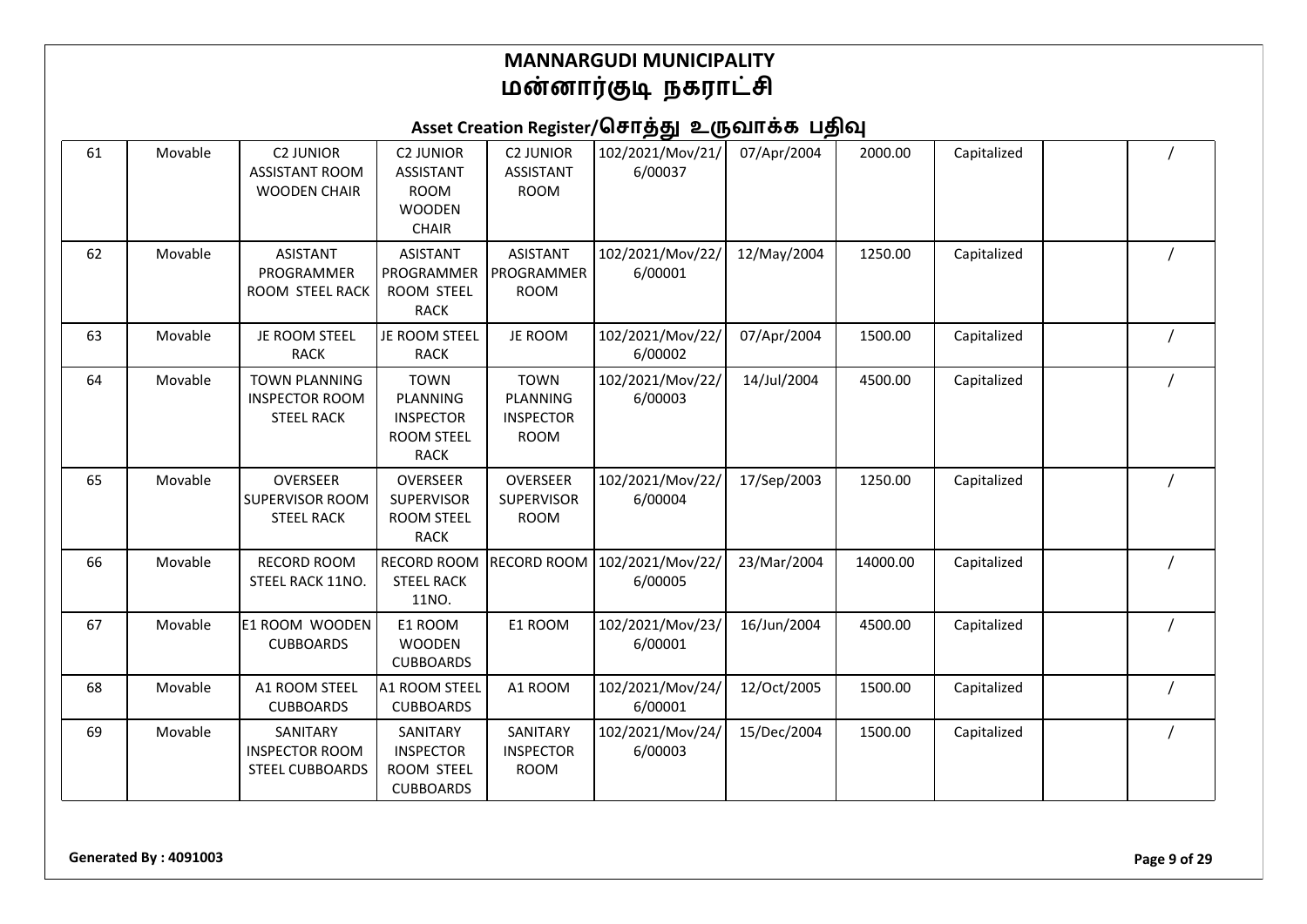# Asset Creation Register/சொத்து உருவாக்க பதிவு

| 70 | Movable | SANITARY<br><b>INSPECTOR ROOM</b><br><b>STEEL CUBBOARDS</b> | SANITARY<br><b>INSPECTOR</b><br>ROOM STEEL<br><b>CUBBOARDS</b>           | SANITARY<br><b>INSPECTOR</b><br><b>ROOM</b> | 102/2021/Mov/24/<br>6/00004 | 17/Mar/2004 | 1500.00 | Capitalized |  |
|----|---------|-------------------------------------------------------------|--------------------------------------------------------------------------|---------------------------------------------|-----------------------------|-------------|---------|-------------|--|
| 71 | Movable | SANITARY<br><b>INSPECTOR ROOM</b><br><b>STEEL CUBBOARDS</b> | SANITARY<br><b>INSPECTOR</b><br><b>ROOM STEEL</b><br><b>CUBBOARDS</b>    | SANITARY<br><b>INSPECTOR</b><br><b>ROOM</b> | 102/2021/Mov/24/<br>6/00005 | 15/Dec/2004 | 1500.00 | Capitalized |  |
| 72 | Movable | SANITARY<br><b>INSPECTOR ROOM</b><br><b>STEEL CUBBOARDS</b> | SANITARY<br><b>INSPECTOR</b><br>ROOM STEEL<br><b>CUBBOARDS</b>           | SANITARY<br><b>INSPECTOR</b><br><b>ROOM</b> | 102/2021/Mov/24/<br>6/00006 | 08/Dec/2004 | 1500.00 | Capitalized |  |
| 73 | Movable | SANITARY<br><b>INSPECTOR ROOM</b><br><b>STEEL CUBBOARDS</b> | SANITARY<br><b>INSPECTOR</b><br>ROOM STEEL<br><b>CUBBOARDS</b>           | SANITARY<br><b>INSPECTOR</b><br><b>ROOM</b> | 102/2021/Mov/24/<br>6/00007 | 26/Aug/2004 | 1500.00 | Capitalized |  |
| 74 | Movable | SANITARY<br><b>INSPECTOR ROOM</b><br><b>STEEL CUBBOARDS</b> | SANITARY<br><b>INSPECTOR</b><br><b>ROOM STEEL</b><br><b>CUBBOARDS</b>    | SANITARY<br><b>INSPECTOR</b><br><b>ROOM</b> | 102/2021/Mov/24/<br>6/00008 | 15/Dec/2004 | 1500.00 | Capitalized |  |
| 75 | Movable | SANITARY<br><b>INSPECTOR ROOM</b><br><b>STEEL CUBBOARDS</b> | SANITARY<br><b>INSPECTOR</b><br>ROOM STEEL<br><b>CUBBOARDS</b>           | SANITARY<br><b>INSPECTOR</b><br><b>ROOM</b> | 102/2021/Mov/24/<br>6/00009 | 14/Jul/2004 | 1500.00 | Capitalized |  |
| 76 | Movable | SANITARY<br><b>INSPECTOR ROOM</b><br>STEELCUBBOARDS         | SANITARY<br><b>INSPECTOR</b><br><b>ROOM</b><br>STEELCUBBOAR<br><b>DS</b> | SANITARY<br><b>INSPECTOR</b><br><b>ROOM</b> | 102/2021/Mov/24/<br>6/00010 | 15/Dec/2004 | 1500.00 | Capitalized |  |
| 77 | Movable | SANITARY<br><b>INSPECTOR ROOM</b><br><b>STEEL CUBOARDS</b>  | SANITARY<br><b>INSPECTOR</b><br>ROOM STEEL<br><b>CUBOARDS</b>            | SANITARY<br><b>INSPECTOR</b><br><b>ROOM</b> | 102/2021/Mov/24/<br>6/00011 | 14/Apr/2004 | 1500.00 | Capitalized |  |

**Generated By : 4091003 Page 10 of 29**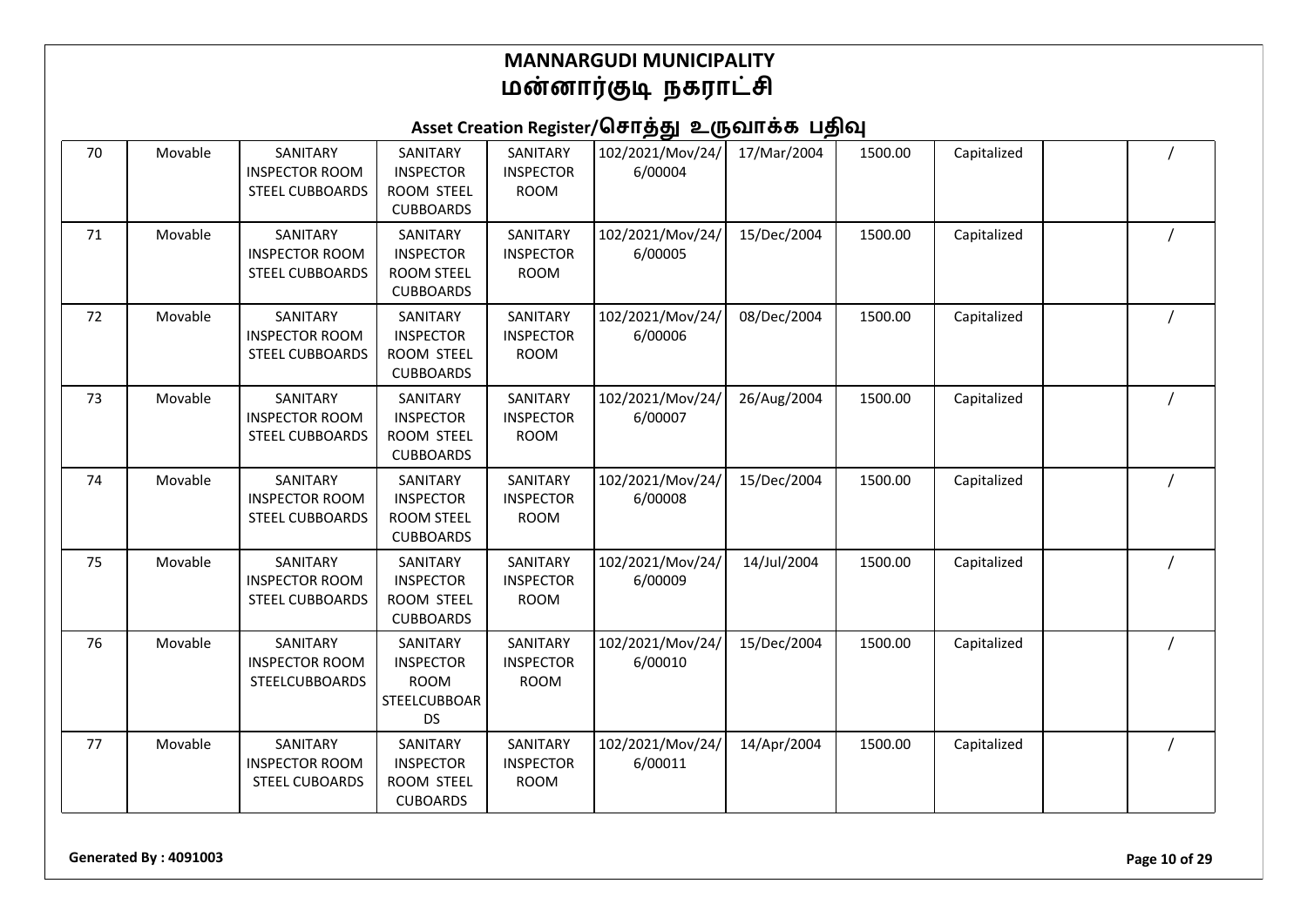| 78 | Movable | SANITARY<br><b>INSPECTOR ROOM</b><br><b>STEEL CUBBOARDS</b>     | SANITARY<br><b>INSPECTOR</b><br><b>ROOM STEEL</b><br><b>CUBBOARDS</b> | SANITARY<br><b>INSPECTOR</b><br><b>ROOM</b>  | 102/2021/Mov/24/<br>6/00012 | 07/Apr/2004 | 1500.00 | Capitalized |  |
|----|---------|-----------------------------------------------------------------|-----------------------------------------------------------------------|----------------------------------------------|-----------------------------|-------------|---------|-------------|--|
| 79 | Movable | SANITARY<br><b>INSPECTOR ROOM</b><br>STEEL CUBBOARDS            | SANITARY<br><b>INSPECTOR</b><br>ROOM STEEL<br><b>CUBBOARDS</b>        | SANITARY<br><b>INSPECTOR</b><br><b>ROOM</b>  | 102/2021/Mov/24/<br>6/00013 | 11/Aug/2004 | 1500.00 | Capitalized |  |
| 80 | Movable | SANITARY<br><b>INSPECTOR ROOM</b><br><b>STEEL CUBOARDS</b>      | SANITARY<br><b>INSPECTOR</b><br>ROOM STEEL<br><b>CUBOARDS</b>         | SANITARY<br><b>INSPECTOR</b><br><b>ROOM</b>  | 102/2021/Mov/24/<br>6/00014 | 25/Mar/2004 | 1500.00 | Capitalized |  |
| 81 | Movable | SANITARY<br><b>INSPECTOR ROOM</b><br><b>STEEL CUBBOARDS</b>     | SANITARY<br><b>INSPECTOR</b><br><b>ROOM STEEL</b><br><b>CUBBOARDS</b> | SANITARY<br><b>INSPECTOR</b><br><b>ROOM</b>  | 102/2021/Mov/24/<br>6/00015 | 24/Jun/2004 | 1500.00 | Capitalized |  |
| 82 | Movable | <b>ASISTANT</b><br>PROGRAMMER<br>ROOM STEEL<br><b>CUBBOARDS</b> | <b>ASISTANT</b><br>PROGRAMMER<br>ROOM STEEL<br><b>CUBBOARDS</b>       | <b>ASISTANT</b><br>PROGRAMMER<br><b>ROOM</b> | 102/2021/Mov/24/<br>6/00016 | 23/Jun/2004 | 1500.00 | Capitalized |  |
| 83 | Movable | SANITARY<br><b>INSPECTOR ROOM</b><br><b>STEEL CUBBOARDS</b>     | SANITARY<br><b>INSPECTOR</b><br><b>ROOM STEEL</b><br><b>CUBBOARDS</b> | SANITARY<br><b>INSPECTOR</b><br><b>ROOM</b>  | 102/2021/Mov/24/<br>6/00017 | 22/Jul/2004 | 1500.00 | Capitalized |  |
| 84 | Movable | ME ROOM STEEL<br><b>CUBBOARDS</b>                               | <b>ME ROOM</b><br><b>STEEL</b><br><b>CUBBOARDS</b>                    | ME ROOM<br><b>STEEL</b>                      | 102/2021/Mov/24/<br>6/00018 | 14/Jul/2004 | 1500.00 | Capitalized |  |
| 85 | Movable | E1 ROOM STEEL<br><b>CUBBOARDS</b>                               | E1 ROOM<br><b>STEEL</b><br><b>CUBBOARDS</b>                           | E1 ROOM                                      | 102/2021/Mov/24/<br>6/00019 | 10/Feb/2004 | 3000.00 | Capitalized |  |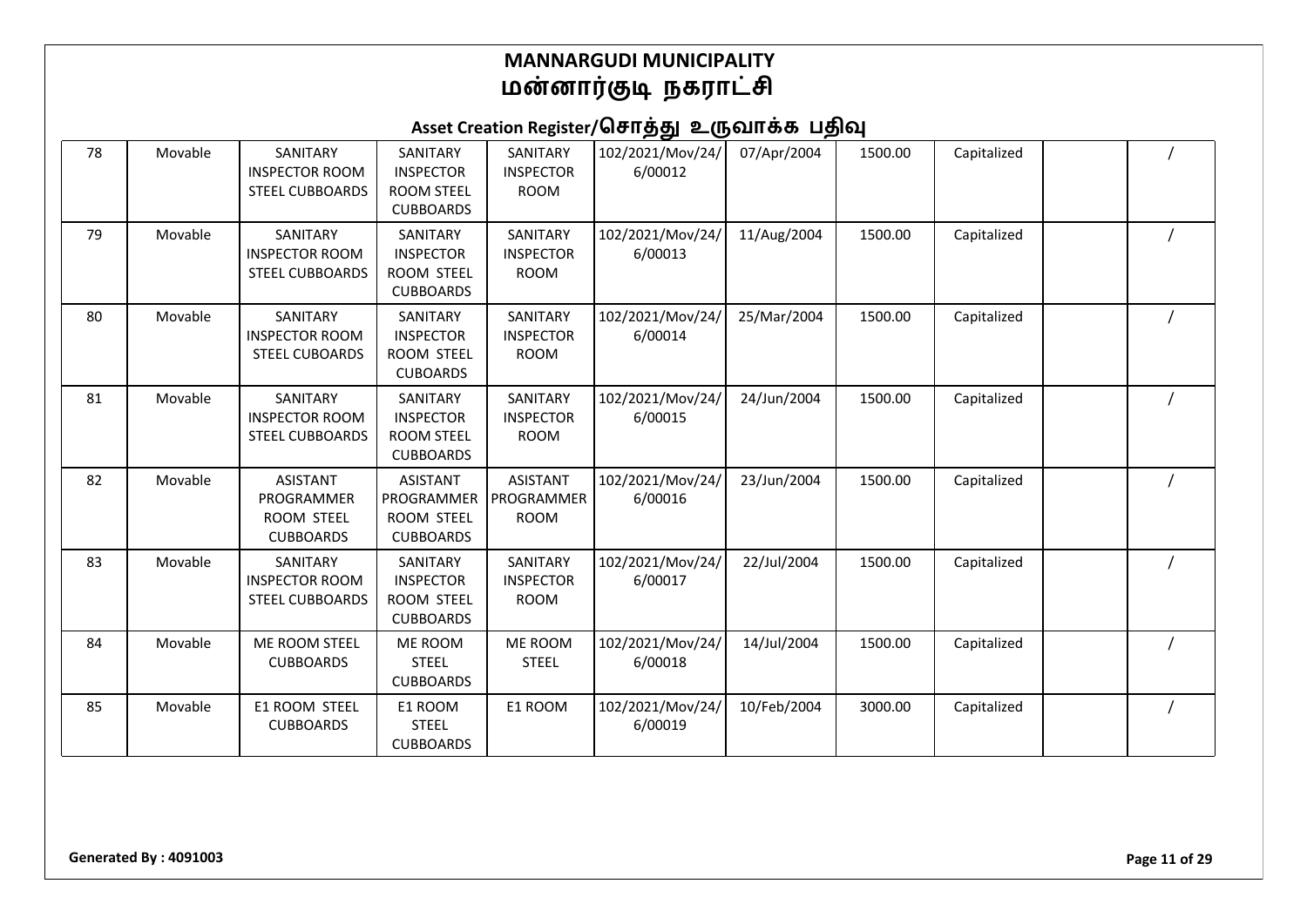| 86 | Movable | <b>TOWN PLANNING</b><br><b>INSPECTOR ROOM</b><br><b>STEEL CUBBOARDS</b> | <b>TOWN</b><br>PLANNING<br><b>INSPECTOR</b><br><b>ROOM STEEL</b><br><b>CUBBOARDS</b> | <b>TOWN</b><br>PLANNING<br><b>INSPECTOR</b><br><b>ROOM</b> | 102/2021/Mov/24/<br>6/00020 | 23/Jun/2004 | 4500.00 | Capitalized |  |
|----|---------|-------------------------------------------------------------------------|--------------------------------------------------------------------------------------|------------------------------------------------------------|-----------------------------|-------------|---------|-------------|--|
| 87 | Movable | <b>REVENUE</b><br><b>INSPECTOR ROOM 2</b><br><b>STEEL CUBBOARDS</b>     | <b>REVENUE</b><br><b>INSPECTOR</b><br>ROOM 2 STEEL<br><b>CUBBOARDS</b>               | <b>REVENUE</b><br><b>INSPECTOR</b><br>ROOM <sub>2</sub>    | 102/2021/Mov/24/<br>6/00021 | 15/Dec/2005 | 1500.00 | Capitalized |  |
| 88 | Movable | <b>REVENUE</b><br><b>INSPECTOR ROOM 2</b><br>STEEL CUBBOARDS            | <b>REVENUE</b><br><b>INSPECTOR</b><br><b>ROOM 2 STEEL</b><br><b>CUBBOARDS</b>        | <b>REVENUE</b><br><b>INSPECTOR</b><br>ROOM <sub>2</sub>    | 102/2021/Mov/24/<br>6/00022 | 23/Jun/2005 | 1500.00 | Capitalized |  |
| 89 | Movable | <b>REVENUE</b><br><b>INSPECTOR ROOM 2</b><br>STEEL CUBBOARDS            | <b>REVENUE</b><br><b>INSPECTOR</b><br>ROOM 2 STEEL<br><b>CUBBOARDS</b>               | <b>REVENUE</b><br><b>INSPECTOR</b><br>ROOM <sub>2</sub>    | 102/2021/Mov/24/<br>6/00024 | 13/Apr/2007 | 1500.00 | Capitalized |  |
| 90 | Movable | <b>REVENUE</b><br><b>INSPECTOR ROOM 1</b><br><b>STEEL CUBBOARDS</b>     | <b>REVENUE</b><br><b>INSPECTOR</b><br>ROOM 1 STEEL<br><b>CUBBOARDS</b>               | <b>REVENUE</b><br><b>INSPECTOR</b><br>ROOM 1               | 102/2021/Mov/24/<br>6/00025 | 07/Jul/2004 | 1500.00 | Capitalized |  |
| 91 | Movable | <b>REVENUE</b><br><b>INSPECTOR ROOM 1</b><br><b>STEEL CUBBOARDS</b>     | <b>REVENUE</b><br><b>INSPECTOR</b><br>ROOM 1 STEEL<br><b>CUBBOARDS</b>               | <b>REVENUE</b><br><b>INSPECTOR</b><br>ROOM <sub>1</sub>    | 102/2021/Mov/24/<br>6/00026 | 07/Apr/2004 | 1500.00 | Capitalized |  |
| 92 | Movable | <b>REVENUE</b><br><b>INSPECTOR ROOM 1</b><br><b>STEEL CUBBOARDS</b>     | <b>REVENUE</b><br><b>INSPECTOR</b><br>ROOM 1 STEEL<br><b>CUBBOARDS</b>               | <b>REVENUE</b><br><b>INSPECTOR</b><br>ROOM <sub>1</sub>    | 102/2021/Mov/24/<br>6/00027 | 14/Apr/2004 | 1500.00 | Capitalized |  |
| 93 | Movable | <b>ACCOUTANT ROOM</b><br><b>STEEL CUBBOARDS</b>                         | <b>ACCOUTANT</b><br>ROOM STEEL<br><b>CUBBOARDS</b>                                   | <b>ACCOUTANT</b><br><b>ROOM</b>                            | 102/2021/Mov/24/<br>6/00028 | 07/Mar/2006 | 1500.00 | Capitalized |  |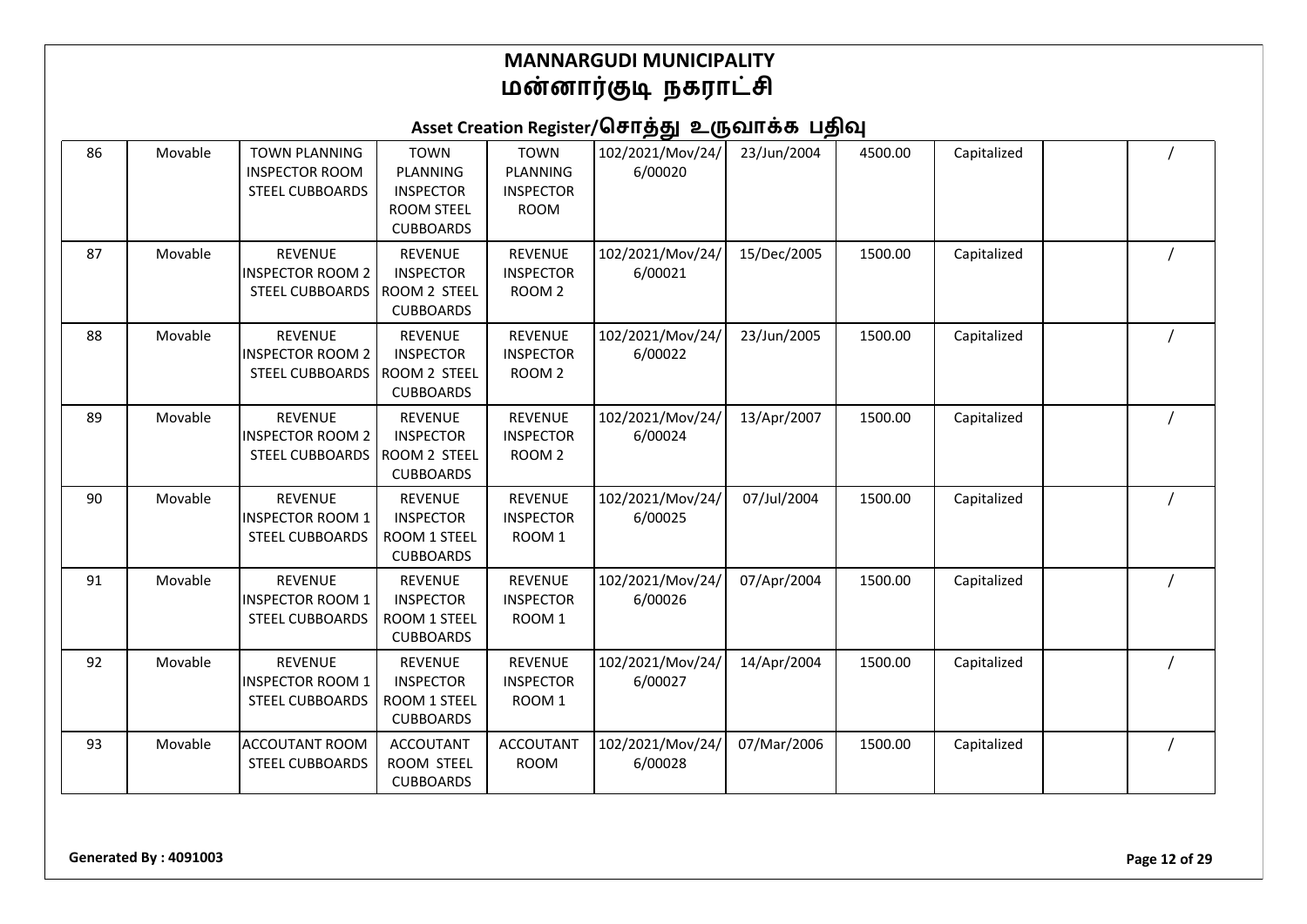| 94  | Movable | <b>ACCOUTANT ROOM</b><br><b>STEEL CUBBOARDS</b>                     | <b>ACCOUTANT</b><br>ROOM STEEL<br><b>CUBBOARDS</b>                            | <b>ACCOUTANT</b><br><b>ROOM</b>                                        | 102/2021/Mov/24/<br>6/00029 | 06/Jul/2004 | 1500.00 | Capitalized |  |
|-----|---------|---------------------------------------------------------------------|-------------------------------------------------------------------------------|------------------------------------------------------------------------|-----------------------------|-------------|---------|-------------|--|
| 95  | Movable | <b>MANAGER ROOM</b><br><b>STEEL CUBBORD</b>                         | <b>MANAGER</b><br>ROOM STEEL<br><b>CUBBORD</b>                                | <b>MANAGER</b><br><b>ROOM</b>                                          | 102/2021/Mov/24/<br>6/00030 | 09/Jun/2004 | 1500.00 | Capitalized |  |
| 96  | Movable | MINI MEETING HALL<br><b>STEEL CUBBOARDS</b>                         | <b>MINI MEETING</b><br><b>HALL STEEL</b><br><b>CUBBOARDS</b>                  | MINI MEETING<br><b>HALL</b>                                            | 102/2021/Mov/24/<br>6/00031 | 12/Oct/2004 | 1500.00 | Capitalized |  |
| 97  | Movable | <b>RECORD ROOM</b><br><b>STEEL CUBBOARDS</b>                        | <b>RECORD ROOM</b><br><b>STEEL</b><br><b>CUBBOARDS</b>                        | <b>RECORD ROOM</b>                                                     | 102/2021/Mov/24/<br>6/00032 | 05/May/2004 | 1200.00 | Capitalized |  |
| 98  | Movable | <b>C1 JUNIOR</b><br><b>ASSISTANT ROOM</b><br><b>STEEL CUBBOARDS</b> | <b>C1 JUNIOR</b><br><b>ASSISTANT</b><br><b>ROOM STEEL</b><br><b>CUBBOARDS</b> | <b>C1 JUNIOR</b><br>ASSISTANT<br><b>ROOM STEEL</b><br><b>CUBBOARDS</b> | 102/2021/Mov/24/<br>6/00033 | 14/Sep/2004 | 1500.00 | Capitalized |  |
| 99  | Movable | <b>B2 JUNIOR</b><br><b>ASSISTANT ROOM</b><br><b>STEEL CUBBOARDS</b> | <b>B2 JUNIOR</b><br><b>ASSISTANT</b><br>ROOM STEEL<br><b>CUBBOARDS</b>        | <b>B2 JUNIOR</b><br><b>ASSISTANT</b><br><b>ROOM</b>                    | 102/2021/Mov/24/<br>6/00034 | 17/May/2006 | 1500.00 | Capitalized |  |
| 100 | Movable | <b>B2 JUNIOR</b><br><b>ASSISTANT ROOM</b><br><b>STEEL CUBBOARDS</b> | <b>B2 JUNIOR</b><br><b>ASSISTANT</b><br>ROOM STEEL<br><b>CUBBOARDS</b>        | <b>B2 JUNIOR</b><br><b>ASSISTANT</b><br><b>ROOM</b>                    | 102/2021/Mov/24/<br>6/00035 | 12/Apr/2006 | 1500.00 | Capitalized |  |
| 101 | Movable | <b>B4 JUNIOR</b><br><b>ASSISTANT ROOM</b><br><b>STEEL CUBBOARDS</b> | <b>B4 JUNIOR</b><br>ASSISTANT<br>ROOM STEEL<br><b>CUBBOARDS</b>               | <b>B4 JUNIOR</b><br><b>ASSISTANT</b><br><b>ROOM</b>                    | 102/2021/Mov/24/<br>6/00036 | 06/Jun/2007 | 1500.00 | Capitalized |  |
| 102 | Movable | <b>B4 JUNIOR</b><br><b>ASSISTANT ROOM</b><br><b>STEEL CUBBOARDS</b> | <b>B4 JUNIOR</b><br><b>ASSISTANT</b><br>ROOM STEEL<br><b>CUBBOARDS</b>        | <b>B4 JUNIOR</b><br><b>ASSISTANT</b><br><b>ROOM</b>                    | 102/2021/Mov/24/<br>6/00037 | 11/Apr/2006 | 1500.00 | Capitalized |  |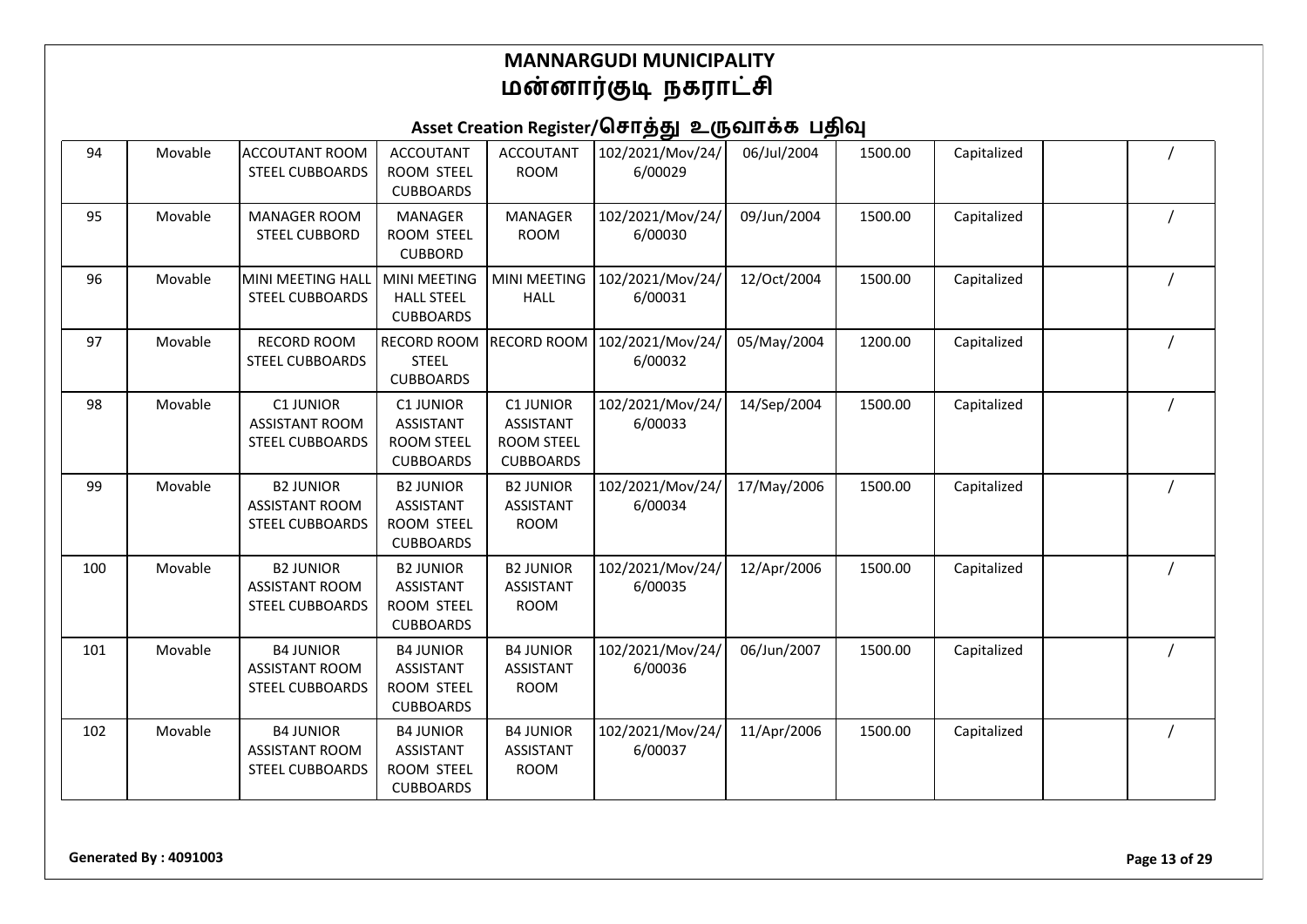# Asset Creation Register/சொத்து உருவாக்க பதிவு

| 103 | Movable | <b>B4 JUNIOR</b><br><b>ASSISTANT ROOM</b><br><b>STEEL CUBBOARDS</b> | <b>B4 JUNIOR</b><br><b>ASSISTANT</b><br>ROOM STEEL<br><b>CUBBOARDS</b>         | <b>B4 JUNIOR</b><br><b>ASSISTANT</b><br><b>ROOM</b>  | 102/2021/Mov/24/<br>6/00038 | 13/May/2004 | 1500.00 | Capitalized |  |
|-----|---------|---------------------------------------------------------------------|--------------------------------------------------------------------------------|------------------------------------------------------|-----------------------------|-------------|---------|-------------|--|
| 104 | Movable | A1 JUNIOR<br><b>ASSISTANT ROOM</b><br><b>STEEL CUBBOARDS</b>        | A1 JUNIOR<br><b>ASSISTANT</b><br>ROOM STEEL<br><b>CUBBOARDS</b>                | A1 JUNIOR<br><b>ASSISTANT</b><br><b>ROOM</b>         | 102/2021/Mov/24/<br>6/00039 | 09/Aug/2005 | 1500.00 | Capitalized |  |
| 105 | Movable | A1 JUNIOR<br><b>ASSISTANT ROOM</b><br><b>STEEL CUBBOARDS</b>        | A1 JUNIOR<br><b>ASSISTANT</b><br>ROOM STEEL<br><b>CUBBOARDS</b>                | A1 JUNIOR<br><b>ASSISTANT</b><br><b>ROOM</b>         | 102/2021/Mov/24/<br>6/00040 | 14/Apr/2004 | 1500.00 | Capitalized |  |
| 106 | Movable | <b>A3 JUNIOR</b><br><b>ASSISTANT ROOM</b><br><b>STEEL CUBBOARDS</b> | A3 JUNIOR<br><b>ASSISTANT</b><br><b>ROOM STEEL</b><br><b>CUBBOARDS</b>         | A3 JUNIOR<br><b>ASSISTANT</b><br><b>ROOM</b>         | 102/2021/Mov/24/<br>6/00041 | 06/Sep/2004 | 1500.00 | Capitalized |  |
| 107 | Movable | E3 REVENUE<br><b>ASSISTANT ROOM</b><br><b>STEEL CUBBOARDS</b>       | <b>E3 REVENUE</b><br><b>ASSISTANT</b><br>ROOM STEEL<br><b>CUBBOARDS</b>        | <b>E3 REVENUE</b><br><b>ASSISTANT</b><br><b>ROOM</b> | 102/2021/Mov/24/<br>6/00042 | 08/Aug/2007 | 1500.00 | Capitalized |  |
| 108 | Movable | E3 REVENUE<br><b>ASSISTANT ROOM</b><br><b>STEEL CUBBOARDS</b>       | <b>E3 REVENUE</b><br><b>ASSISTANT</b><br><b>ROOM STEEL</b><br><b>CUBBOARDS</b> | <b>E3 REVENUE</b><br><b>ASSISTANT</b><br><b>ROOM</b> | 102/2021/Mov/24/<br>6/00043 | 11/Jul/2006 | 1500.00 | Capitalized |  |
| 109 | Movable | E3 REVENUE<br><b>ASSISTANT ROOM</b><br><b>STEEL CUBBOARDS</b>       | <b>E3 REVENUE</b><br><b>ASSISTANT</b><br>ROOM STEEL<br><b>CUBBOARDS</b>        | <b>E3 REVENUE</b><br><b>ASSISTANT</b><br><b>ROOM</b> | 102/2021/Mov/24/<br>6/00044 | 11/Feb/2004 | 1500.00 | Capitalized |  |
| 110 | Movable | E3 REVENUE<br><b>ASSISTANT ROOM</b><br><b>STEEL CUBBOARDS</b>       | <b>E3 REVENUE</b><br>ASSISTANT<br><b>ROOM STEEL</b><br><b>CUBBOARDS</b>        | <b>E3 REVENUE</b><br><b>ASSISTANT</b><br><b>ROOM</b> | 102/2021/Mov/24/<br>6/00045 | 09/Jun/2004 | 1500.00 | Capitalized |  |

**Generated By : 4091003 Page 14 of 29**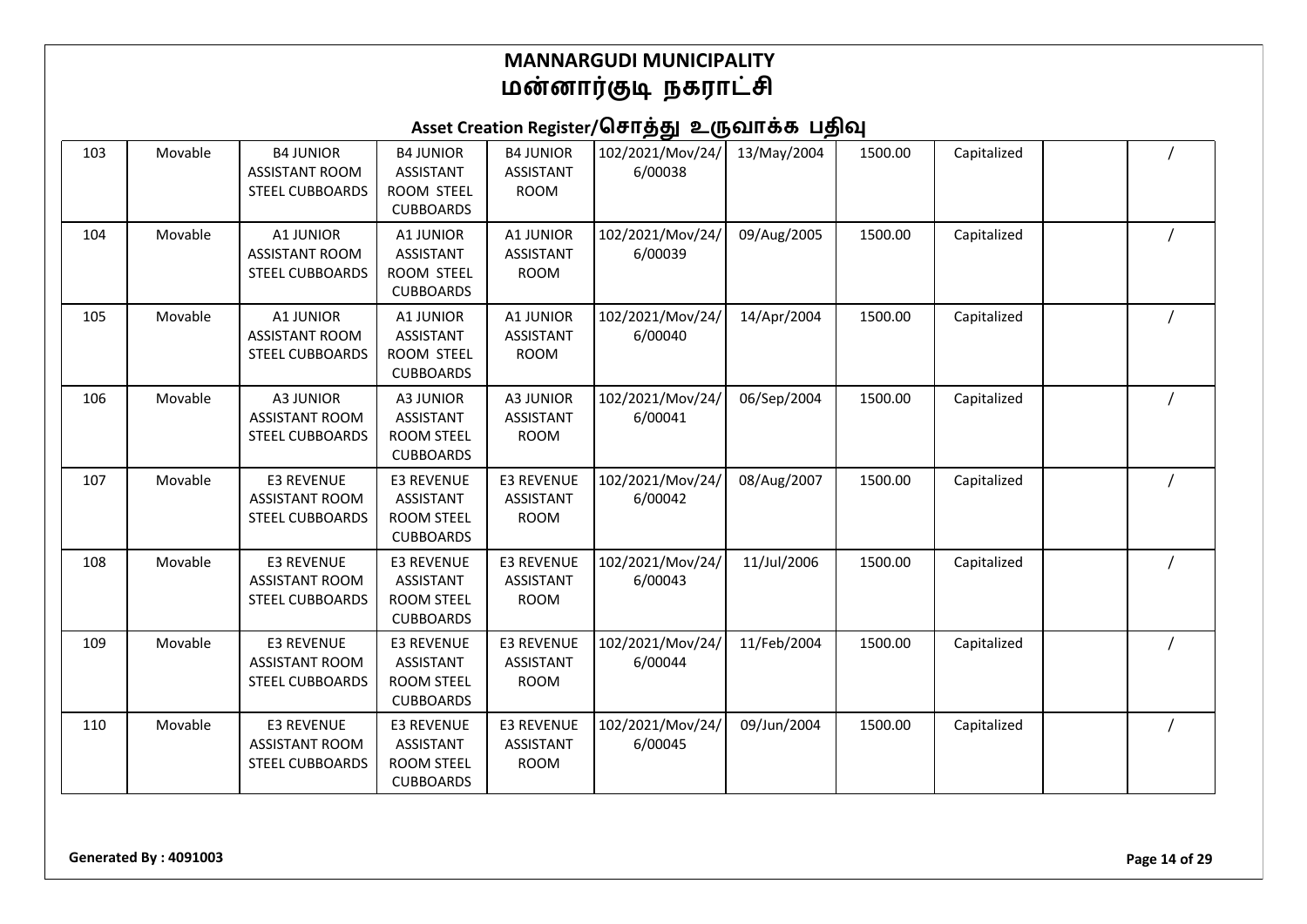### Asset Creation Register/சொத்து உருவாக்க பதிவு

| 111 | Movable | <b>E2 JUNIOR</b><br><b>ASSISTANT ROOM</b><br><b>STEEL CUBBOARDS</b> | <b>E2 JUNIOR</b><br><b>ASSISTANT</b><br><b>ROOM STEEL</b><br><b>CUBBOARDS</b> | <b>E2 JUNIOR</b><br><b>ASSISTANT</b><br><b>ROOM</b> | 102/2021/Mov/24/<br>6/00046 | 18/May/2005 | 1500.00   | Capitalized |  |
|-----|---------|---------------------------------------------------------------------|-------------------------------------------------------------------------------|-----------------------------------------------------|-----------------------------|-------------|-----------|-------------|--|
| 112 | Movable | <b>TYPIST ROOM STEEL</b><br><b>CUBBOARDS</b>                        | <b>TYPIST ROOM</b><br><b>STEEL</b><br><b>CUBBOARDS</b>                        | <b>TYPIST ROOM</b>                                  | 102/2021/Mov/24/<br>6/00047 | 20/Jul/2004 | 1500.00   | Capitalized |  |
| 113 | Movable | <b>RECORD CLERK</b><br><b>ROOM STEEL</b><br><b>CUBBOARDS</b>        | <b>RECORD CLERK</b><br><b>ROOM STEEL</b><br><b>CUBBOARDS</b>                  | <b>RECORD CLERK</b><br><b>ROOM</b>                  | 102/2021/Mov/24/<br>6/00048 | 11/May/2004 | 1500.00   | Capitalized |  |
| 114 | Movable | PENSION ROOM<br><b>STEEL CUBBOARDS</b>                              | PENSION ROOM<br><b>STEEL</b><br><b>CUBBOARDS</b>                              | PENSION<br><b>ROOM</b>                              | 102/2021/Mov/24/<br>6/00049 | 13/Jul/2010 | 1500.00   | Capitalized |  |
| 115 | Movable | <b>C2 JUNIOR</b><br><b>ASSISTANT ROOM</b><br><b>STEEL CUBBOARDS</b> | <b>C2 JUNIOR</b><br><b>ASSISTANT</b><br><b>ROOM STEEL</b><br><b>CUBBOARDS</b> | <b>C2 JUNIOR</b><br><b>ASSISTANT</b><br><b>ROOM</b> | 102/2021/Mov/24/<br>6/00050 | 13/Apr/2005 | 1500.00   | Capitalized |  |
| 116 | Movable | <b>C2 JUNIOR</b><br><b>ASSISTANT ROOM</b><br><b>STEEL CUBBOARDS</b> | <b>C2 JUNIOR</b><br><b>ASSISTANT</b><br><b>ROOM STEEL</b><br><b>CUBBOARDS</b> | <b>C2 JUNIOR</b><br><b>ASSISTANT</b><br><b>ROOM</b> | 102/2021/Mov/24/<br>6/00051 | 15/Dec/2004 | 1500.00   | Capitalized |  |
| 117 | Movable | E1 ROOM XEROX<br><b>MACHINES</b>                                    | E1 ROOM<br><b>XEROX</b><br><b>MACHINES</b>                                    | E1 ROOM                                             | 102/2021/Mov/28/<br>6/00001 | 04/May/2021 | 280000.00 | Capitalized |  |
| 118 | Movable | COMMISSIONAR<br><b>ROOM AIR</b><br><b>CONDITIONER</b>               | COMMISSIONA<br>R ROOM AIR<br><b>CONDITIONER</b>                               | <b>COMMISSIONA</b><br>R ROOM                        | 102/2021/Mov/31/<br>6/00001 | 14/May/2014 | 30000.00  | Capitalized |  |
| 119 | Movable | <b>ASISTANT</b><br>PROGRAMMER<br>ROOM A/C                           | <b>ASISTANT</b><br>PROGRAMMER<br>ROOM A/C                                     | <b>ASISTANT</b><br>PROGRAMMER<br><b>ROOM</b>        | 102/2021/Mov/31/<br>6/00002 | 11/Dec/2018 | 18000.00  | Capitalized |  |
| 120 | Movable | <b>TAX COLLECTION</b><br>ROOM A/C                                   | <b>TAX</b><br><b>COLLECTION</b><br>ROOM A/C                                   | <b>TAX</b><br>COLLECTION<br><b>ROOM</b>             | 102/2021/Mov/31/<br>6/00003 | 20/Jun/2019 | 18000.00  | Capitalized |  |

**Generated By : 4091003 Page 15 of 29**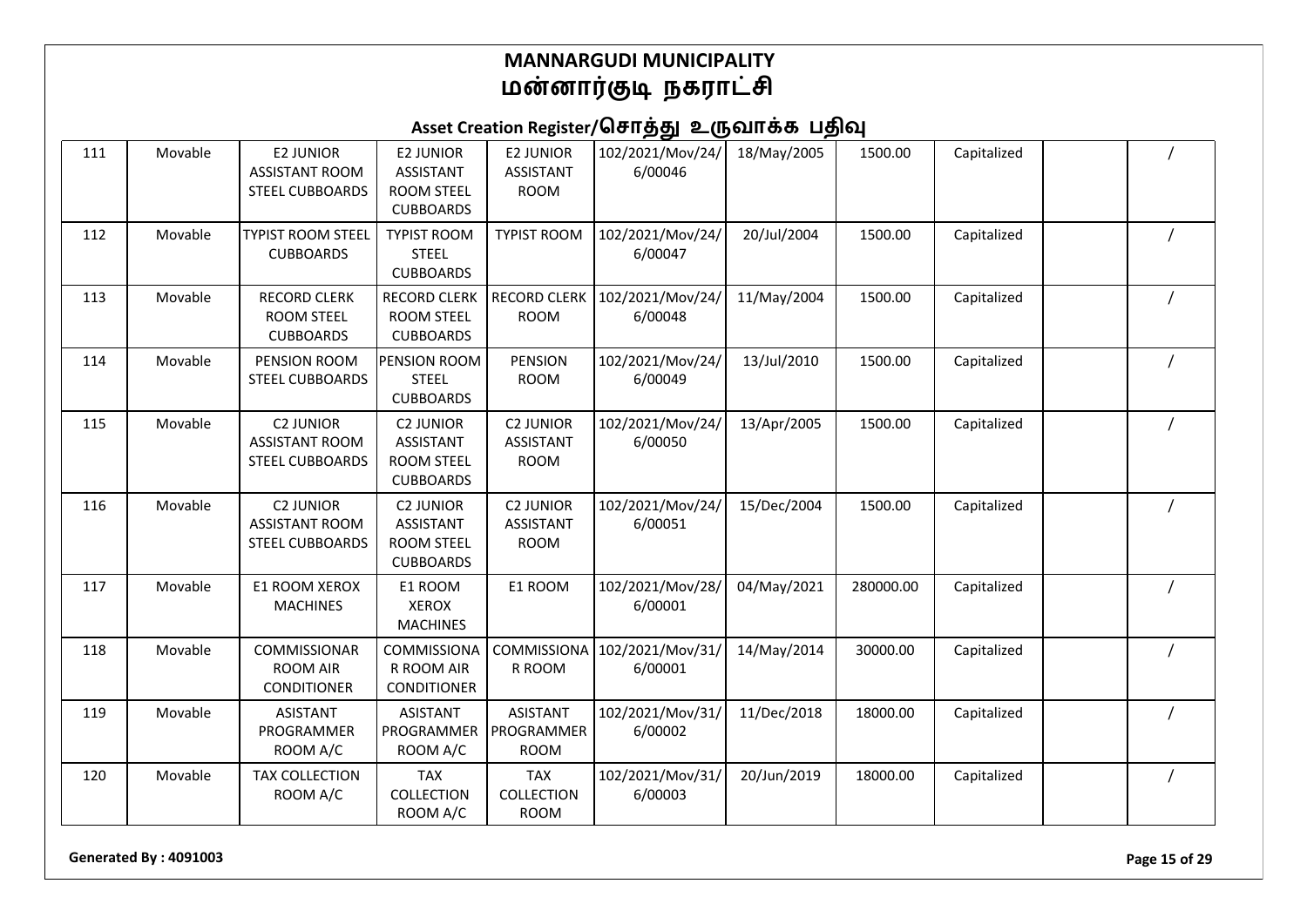### Asset Creation Register/சொத்து உருவாக்க பதிவு

| 121 | Movable | MEETING HALL A/C                                        | <b>MEETING HALL</b><br>A/C                                         | <b>MEETING HALL</b>                         | 102/2021/Mov/31/<br>6/00004 | 10/Sep/2013 | 80000.00 | Capitalized |  |
|-----|---------|---------------------------------------------------------|--------------------------------------------------------------------|---------------------------------------------|-----------------------------|-------------|----------|-------------|--|
| 122 | Movable | <b>CHAIRMAN ROOM</b><br>A/C                             | CHAIRMAN<br>ROOM A/C                                               | CHAIRMAN<br><b>ROOM</b>                     | 102/2021/Mov/31/<br>6/00005 | 12/May/2016 | 20000.00 | Capitalized |  |
| 123 | Movable | COMMISSIONAR<br>ROOM WALL FAN                           | COMMISSIONA<br>R ROOM WALL<br><b>FAN</b>                           | COMMISSIONA<br>R ROOM                       | 102/2021/Mov/34/<br>6/00001 | 06/Apr/2004 | 1500.00  | Capitalized |  |
| 124 | Movable | SANITARY<br><b>INSPECTOR ROOM</b><br><b>SHELING FAN</b> | SANITARY<br><b>INSPECTOR</b><br><b>ROOM</b><br><b>SHELING FAN</b>  | SANITARY<br><b>INSPECTOR</b><br><b>ROOM</b> | 102/2021/Mov/34/<br>6/00002 | 22/Dec/2004 | 900.00   | Capitalized |  |
| 125 | Movable | SANITARY<br><b>INSPECTOR ROOM</b><br>SHEELING FAN       | SANITARY<br><b>INSPECTOR</b><br><b>ROOM</b><br>SHEELING FAN        | SANITARY<br><b>INSPECTOR</b><br><b>ROOM</b> | 102/2021/Mov/34/<br>6/00003 | 08/Dec/2004 | 900.00   | Capitalized |  |
| 126 | Movable | SANITARY<br><b>INSPECTOR ROOM</b><br>SHEELING FAN       | SANITARY<br><b>INSPECTOR</b><br><b>ROOM</b><br><b>SHEELING FAN</b> | SANITARY<br><b>INSPECTOR</b><br><b>ROOM</b> | 102/2021/Mov/34/<br>6/00004 | 11/May/2004 | 900.00   | Capitalized |  |
| 127 | Movable | SANITARY<br><b>INSPECTOR ROOM</b><br>SHEELING FAN       | SANITARY<br><b>INSPECTOR</b><br><b>ROOM</b><br>SHEELING FAN        | SANITARY<br><b>INSPECTOR</b><br><b>ROOM</b> | 102/2021/Mov/34/<br>6/00005 | 14/Apr/2004 | 900.00   | Capitalized |  |
| 128 | Movable | SANITARY<br><b>INSPECTOR ROOM</b><br>SHEELING FAN       | SANITARY<br><b>INSPECTOR</b><br><b>ROOM</b><br>SHEELING FAN        | SANITARY<br><b>INSPECTOR</b><br><b>ROOM</b> | 102/2021/Mov/34/<br>6/00006 | 22/Apr/2004 | 900.00   | Capitalized |  |
| 129 | Movable | A1 ROOM FAN                                             | A1 ROOM FAN                                                        | A1 ROOM                                     | 102/2021/Mov/34/<br>6/00007 | 14/May/2008 | 450.00   | Capitalized |  |
| 130 | Movable | SANITARY<br><b>INSPECTOR ROOM</b><br><b>SHELING FAN</b> | SANITARY<br><b>INSPECTOR</b><br><b>ROOM</b><br><b>SHELING FAN</b>  | SANITARY<br><b>INSPECTOR</b><br><b>ROOM</b> | 102/2021/Mov/34/<br>6/00008 | 14/Dec/2004 | 900.00   | Capitalized |  |

**Generated By : 4091003 Page 16 of 29**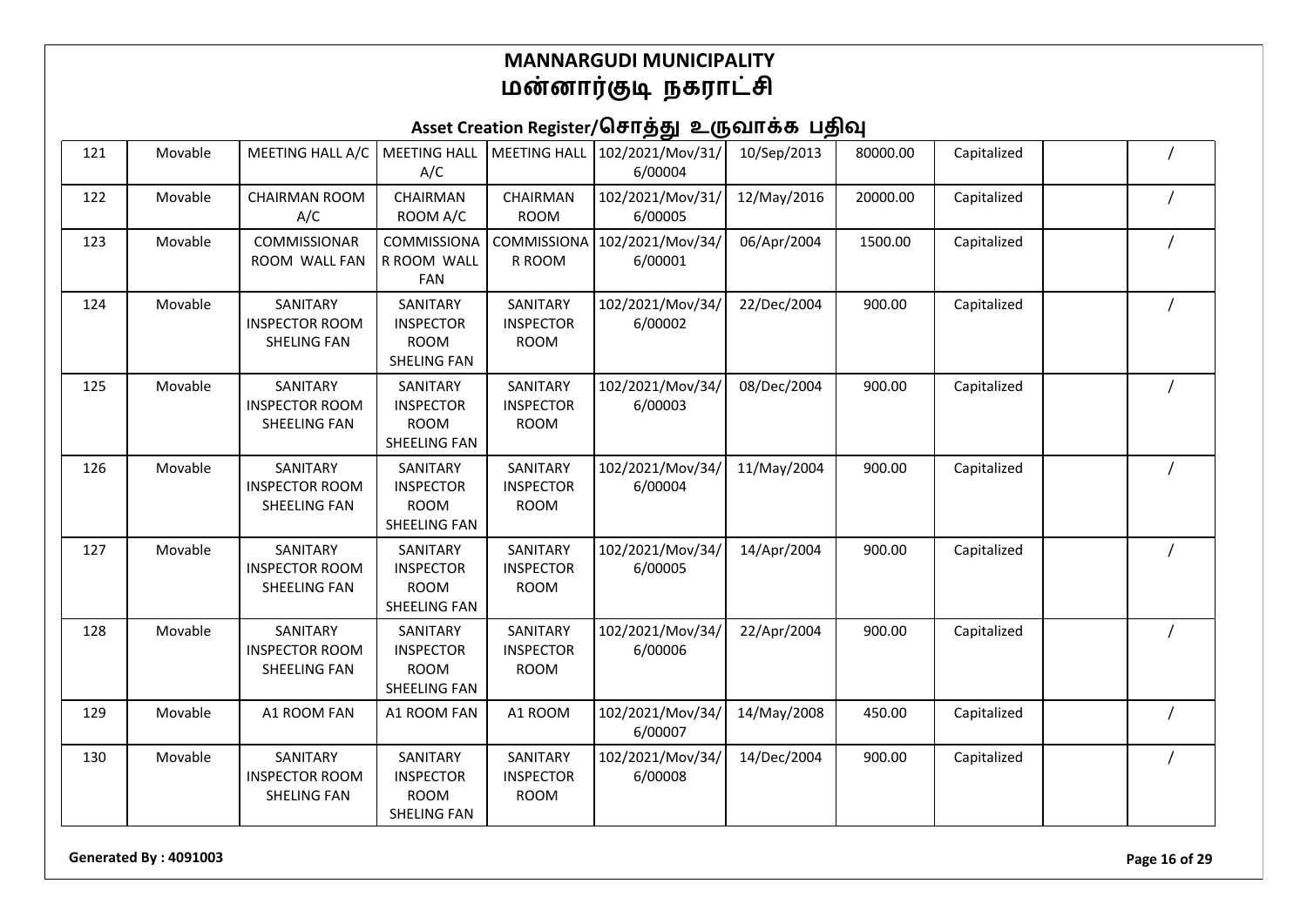| 131 | Movable | <b>TAX COLLECTION</b><br><b>ROOM FAN</b>                     | <b>TAX</b><br>COLLECTION<br><b>ROOM FAN</b>                     | <b>TAX</b><br><b>COLLECTION</b><br><b>ROOM</b>             | 102/2021/Mov/34/<br>6/00009 | 15/Apr/2004 | 1500.00 | Capitalized |  |
|-----|---------|--------------------------------------------------------------|-----------------------------------------------------------------|------------------------------------------------------------|-----------------------------|-------------|---------|-------------|--|
| 132 | Movable | E1 ROOM FAN                                                  | E1 ROOM FAN                                                     | E1 ROOM                                                    | 102/2021/Mov/34/<br>6/00010 | 15/Jun/2004 | 750.00  | Capitalized |  |
| 133 | Movable | <b>TOWN PLANNING</b><br><b>INSPECTOR ROOM</b><br><b>FANS</b> | <b>TOWN</b><br>PLANNING<br><b>INSPECTOR</b><br><b>ROOM FANS</b> | <b>TOWN</b><br>PLANNING<br><b>INSPECTOR</b><br><b>ROOM</b> | 102/2021/Mov/34/<br>6/00011 | 11/Aug/2004 | 1500.00 | Capitalized |  |
| 134 | Movable | <b>REVENUE</b><br><b>INSPECTOR ROOM 2</b><br><b>FAN</b>      | <b>REVENUE</b><br><b>INSPECTOR</b><br>ROOM 2 FAN                | <b>REVENUE</b><br><b>INSPECTOR</b><br>ROOM <sub>2</sub>    | 102/2021/Mov/34/<br>6/00012 | 13/May/2004 | 750.00  | Capitalized |  |
| 135 | Movable | <b>REVENUE</b><br><b>INSPECTOR ROOM 2</b><br><b>FAN</b>      | <b>REVENUE</b><br><b>INSPECTOR</b><br>ROOM 2 FAN                | <b>REVENUE</b><br><b>INSPECTOR</b><br>ROOM <sub>2</sub>    | 102/2021/Mov/34/<br>6/00013 | 13/May/2004 | 750.00  | Capitalized |  |
| 136 | Movable | <b>REVENUE</b><br><b>INSPECTOR ROOM 1</b><br>FAN             | <b>REVENUE</b><br><b>INSPECTOR</b><br>ROOM 1 FAN                | <b>REVENUE</b><br><b>INSPECTOR</b><br>ROOM 1               | 102/2021/Mov/34/<br>6/00014 | 17/Jun/2004 | 750.00  | Capitalized |  |
| 137 | Movable | <b>REVENUE</b><br><b>INSPECTOR ROOM 1</b><br>FAN             | <b>REVENUE</b><br><b>INSPECTOR</b><br>ROOM 1 FAN                | <b>REVENUE</b><br><b>INSPECTOR</b><br>ROOM 1               | 102/2021/Mov/34/<br>6/00015 | 07/Jul/2004 | 750.00  | Capitalized |  |
| 138 | Movable | <b>REVENUE</b><br>INSPECTOR ROOM 1<br><b>FAN</b>             | <b>REVENUE</b><br><b>INSPECTOR</b><br>ROOM 1 FAN                | <b>REVENUE</b><br><b>INSPECTOR</b><br>ROOM <sub>1</sub>    | 102/2021/Mov/34/<br>6/00017 | 17/Aug/2004 | 750.00  | Capitalized |  |
| 139 | Movable | <b>ACCOUTANT ROOM</b><br><b>FAN</b>                          | <b>ACCOUTANT</b><br>ROOM FAN                                    | <b>ACCOUTANT</b><br><b>ROOM</b>                            | 102/2021/Mov/34/<br>6/00018 | 06/Apr/2004 | 900.00  | Capitalized |  |
| 140 | Movable | <b>MANAGER ROOM</b><br><b>FAN</b>                            | <b>MANAGER</b><br><b>ROOM FAN</b>                               | <b>MANAGER</b><br><b>ROOM</b>                              | 102/2021/Mov/34/<br>6/00019 | 23/Aug/2006 | 900.00  | Capitalized |  |
| 141 | Movable | <b>CHAIRMAN ROOM</b><br>FANS 3 NO.                           | CHAIRMAN<br><b>ROOM FANS 3</b><br>NO.                           | CHAIRMAN<br><b>ROOM</b>                                    | 102/2021/Mov/34/<br>6/00020 | 08/Feb/2011 | 2500.00 | Capitalized |  |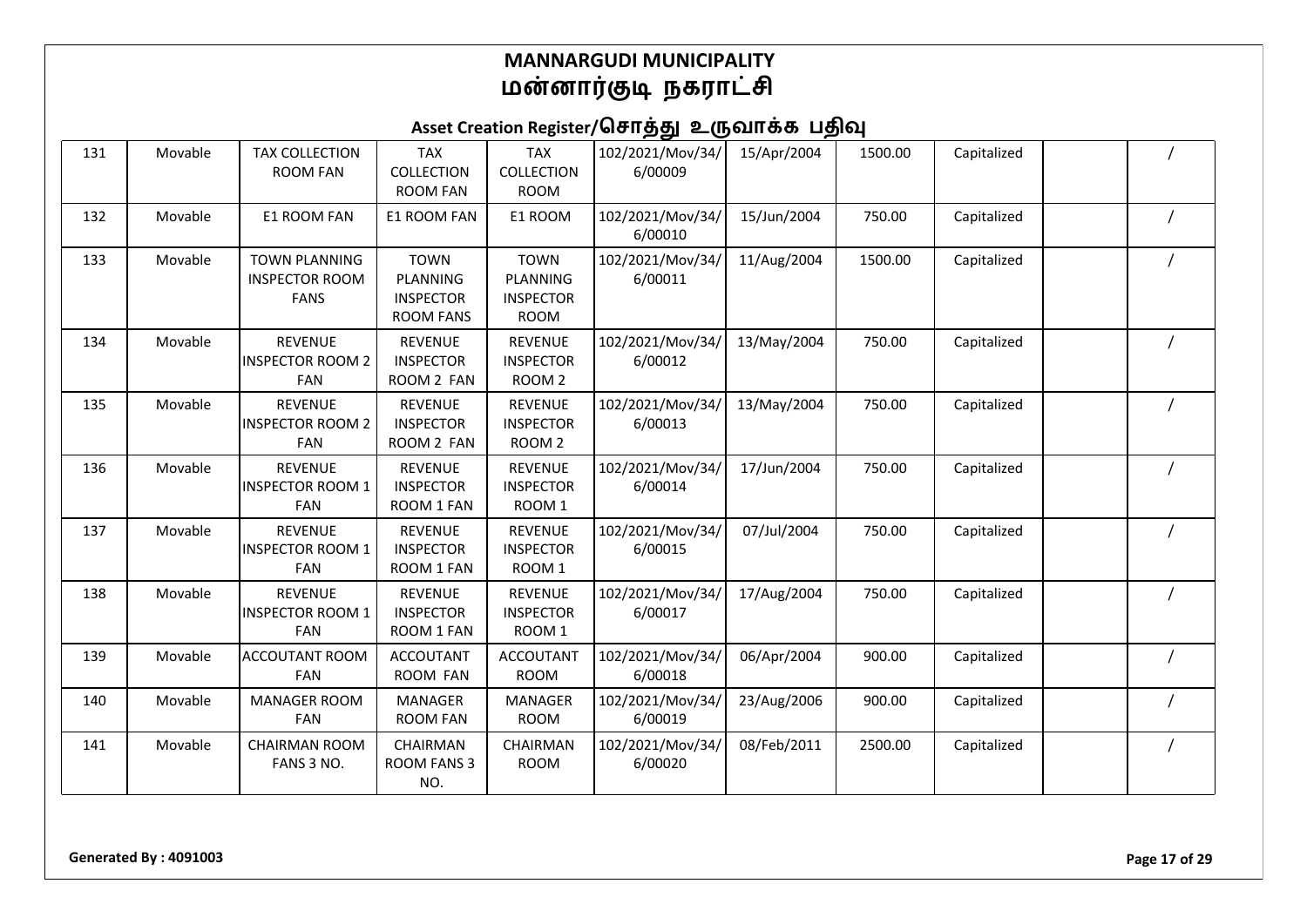| 142 | Movable | <b>MEETING HALL</b><br>TABLE FAN 8NO.                    | <b>MEETING HALL</b><br><b>TABLE FAN</b><br>8NO.          | <b>MEETING HALL</b>                                  | 102/2021/Mov/34/<br>6/00021 | 22/Mar/2004 | 5000.00 | Capitalized |  |
|-----|---------|----------------------------------------------------------|----------------------------------------------------------|------------------------------------------------------|-----------------------------|-------------|---------|-------------|--|
| 143 | Movable | MINI MEETING HALL<br><b>FAN</b>                          | <b>MINI MEETING</b><br><b>HALL FAN</b>                   | <b>MINI MEETING</b><br><b>HALL</b>                   | 102/2021/Mov/34/<br>6/00022 | 06/May/2009 | 900.00  | Capitalized |  |
| 144 | Movable | <b>C1 JUNIOR</b><br><b>ASSISTANT ROOM</b><br><b>FAN</b>  | <b>C1 JUNIOR</b><br><b>ASSISTANT</b><br><b>ROOM FAN</b>  | C1 JUNIOR<br><b>ASSISTANT</b><br><b>ROOM</b>         | 102/2021/Mov/34/<br>6/00023 | 05/Nov/2008 | 900.00  | Capitalized |  |
| 145 | Movable | <b>B2 JUNIOR</b><br><b>ASSISTANT ROOM</b><br><b>FAN</b>  | <b>B2 JUNIOR</b><br><b>ASSISTANT</b><br>ROOM FAN         | <b>B2 JUNIOR</b><br><b>ASSISTANT</b><br><b>ROOM</b>  | 102/2021/Mov/34/<br>6/00024 | 12/May/2005 | 900.00  | Capitalized |  |
| 146 | Movable | <b>B4 JUNIOR</b><br><b>ASSISTANT ROOM</b><br><b>FAN</b>  | <b>B4 JUNIOR</b><br><b>ASSISTANT</b><br>ROOM FAN         | <b>B4 JUNIOR</b><br><b>ASSISTANT</b><br><b>ROOM</b>  | 102/2021/Mov/34/<br>6/00025 | 15/Mar/2005 | 900.00  | Capitalized |  |
| 147 | Movable | A1 JUNIOR<br><b>ASSISTANT ROOM</b><br>FAN                | A1 JUNIOR<br><b>ASSISTANT</b><br>ROOM FAN                | A1 JUNIOR<br><b>ASSISTANT</b><br><b>ROOM</b>         | 102/2021/Mov/34/<br>6/00026 | 17/May/2006 | 900.00  | Capitalized |  |
| 148 | Movable | A3 JUNIOR<br><b>ASSISTANT ROOM</b><br><b>FAN</b>         | A3 JUNIOR<br><b>ASSISTANT</b><br><b>ROOM FAN</b>         | <b>A3 JUNIOR</b><br><b>ASSISTANT</b><br><b>ROOM</b>  | 102/2021/Mov/34/<br>6/00027 | 22/Jun/2005 | 900.00  | Capitalized |  |
| 149 | Movable | <b>E3 REVENUE</b><br><b>ASSISTANT ROOM</b><br><b>FAN</b> | <b>E3 REVENUE</b><br><b>ASSISTANT</b><br><b>ROOM FAN</b> | <b>E3 REVENUE</b><br><b>ASSISTANT</b><br><b>ROOM</b> | 102/2021/Mov/34/<br>6/00028 | 18/Mar/2004 | 900.00  | Capitalized |  |
| 150 | Movable | <b>E2 JUNIOR</b><br><b>ASSISTANT ROOM</b><br><b>FAN</b>  | <b>E2 JUNIOR</b><br><b>ASSISTANT</b><br><b>ROOM FAN</b>  | <b>E2 JUNIOR</b><br><b>ASSISTANT</b><br><b>ROOM</b>  | 102/2021/Mov/34/<br>6/00029 | 03/Dec/2008 | 900.00  | Capitalized |  |
| 151 | Movable | <b>E2 JUNIOR</b><br><b>ASSISTANT ROOM</b><br>FAN         | <b>E2 JUNIOR</b><br><b>ASSISTANT</b><br><b>ROOM FAN</b>  | <b>E2 JUNIOR</b><br><b>ASSISTANT</b><br><b>ROOM</b>  | 102/2021/Mov/34/<br>6/00030 | 15/Jun/2005 | 900.00  | Capitalized |  |
| 152 | Movable | <b>E2 JUNIOR</b><br><b>ASSISTANT ROOM</b><br>FAN         | <b>E2 JUNIOR</b><br><b>ASSISTANT</b><br><b>ROOM FAN</b>  | <b>E2 JUNIOR</b><br><b>ASSISTANT</b><br><b>ROOM</b>  | 102/2021/Mov/34/<br>6/00031 | 06/Jun/2006 | 900.00  | Capitalized |  |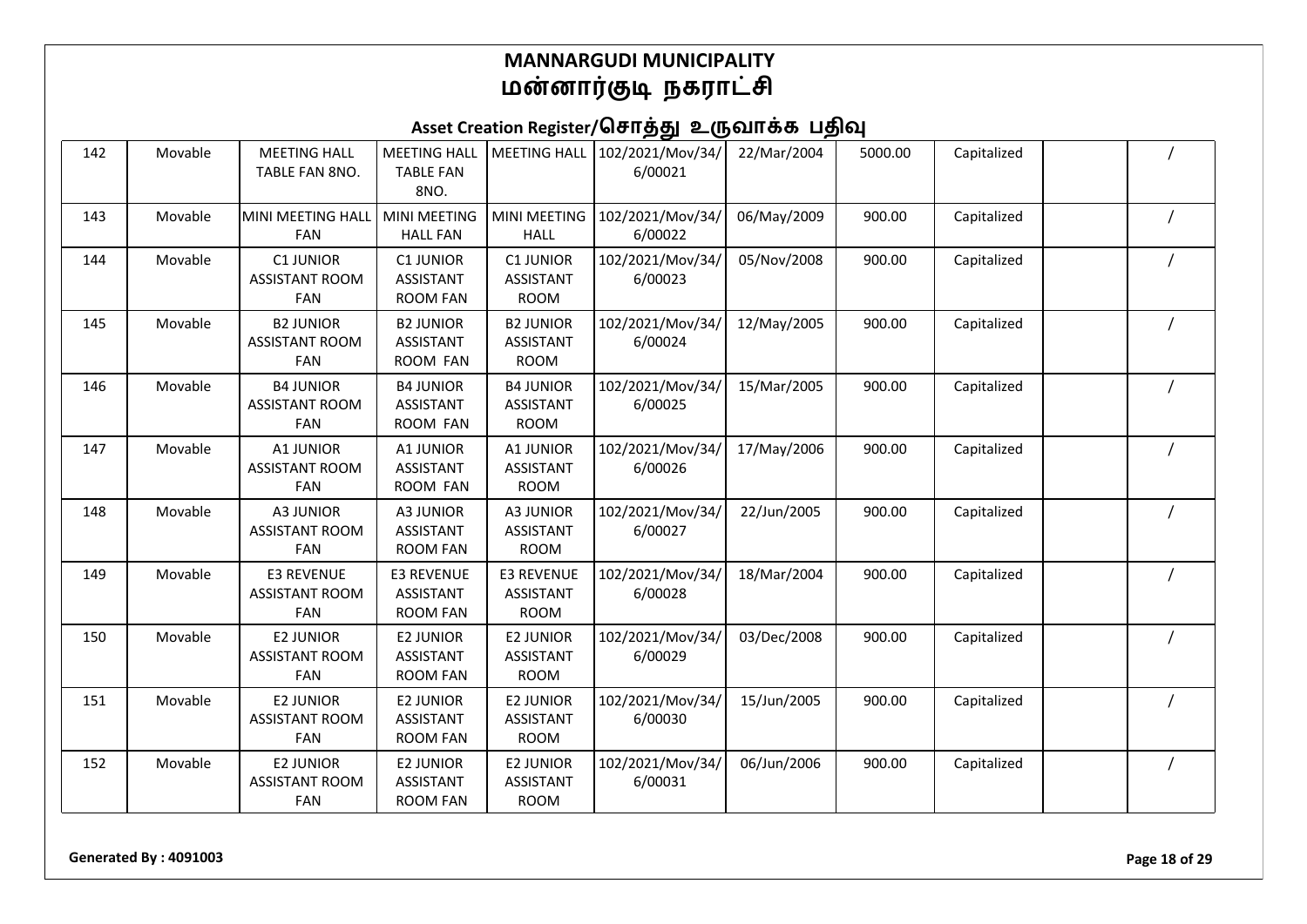# Asset Creation Register/சொத்து உருவாக்க பதிவு

| 153 | Movable | <b>REVENUE</b><br><b>ASSISTANT ROOM</b><br>FAN           | <b>REVENUE</b><br><b>ASSISTANT</b><br><b>ROOM FAN</b>                        | <b>REVENUE</b><br><b>ASSISTANT</b><br><b>ROOM</b>   | 102/2021/Mov/34/<br>6/00032 | 08/Jul/2004 | 900.00   | Capitalized |  |
|-----|---------|----------------------------------------------------------|------------------------------------------------------------------------------|-----------------------------------------------------|-----------------------------|-------------|----------|-------------|--|
| 154 | Movable | <b>REVENUE</b><br><b>ASSISTANT ROOM</b><br><b>FAN</b>    | <b>REVENUE</b><br><b>ASSISTANT</b><br><b>ROOM FAN</b>                        | <b>REVENUE</b><br><b>ASSISTANT</b><br><b>ROOM</b>   | 102/2021/Mov/34/<br>6/00033 | 25/Mar/2004 | 900.00   | Capitalized |  |
| 155 | Movable | <b>REVENUE</b><br><b>ASSISTANT ROOM</b><br><b>FAN</b>    | <b>REVENUE</b><br><b>ASSISTANT</b><br><b>ROOM FAN</b>                        | <b>REVENUE</b><br><b>ASSISTANT</b><br><b>ROOM</b>   | 102/2021/Mov/34/<br>6/00034 | 10/Mar/2004 | 900.00   | Capitalized |  |
| 156 | Movable | <b>REVENUE</b><br><b>ASSISTANT ROOM</b><br>FAN           | <b>REVENUE</b><br><b>ASSISTANT</b><br><b>ROOM FAN</b>                        | <b>REVENUE</b><br><b>ASSISTANT</b><br><b>ROOM</b>   | 102/2021/Mov/34/<br>6/00035 | 07/Apr/2004 | 900.00   | Capitalized |  |
| 157 | Movable | <b>REVENUE</b><br><b>ASSISTANT ROOM</b><br>FAN           | <b>REVENUE</b><br><b>ASSISTANT</b><br><b>ROOM FAN</b>                        | <b>REVENUE</b><br><b>ASSISTANT</b><br><b>ROOM</b>   | 102/2021/Mov/34/<br>6/00036 | 13/Oct/2005 | 900.00   | Capitalized |  |
| 158 | Movable | <b>TYPIST ROOM FAN</b>                                   | <b>TYPIST ROOM</b><br><b>FAN</b>                                             | <b>TYPIST ROOM</b>                                  | 102/2021/Mov/34/<br>6/00037 | 20/Jul/2006 | 900.00   | Capitalized |  |
| 159 | Movable | <b>RECORD CLERK</b><br><b>ROOM FAN</b>                   | <b>RECORD CLERK</b><br><b>ROOM FAN</b>                                       | <b>RECORD CLERK</b><br><b>ROOM</b>                  | 102/2021/Mov/34/<br>6/00038 | 13/Jun/2006 | 900.00   | Capitalized |  |
| 160 | Movable | <b>C2 JUNIOR</b><br><b>ASSISTANT ROOM</b><br>FAN         | <b>C2 JUNIOR</b><br><b>ASSISTANT</b><br><b>ROOM FAN</b>                      | <b>C2 JUNIOR</b><br><b>ASSISTANT</b><br><b>ROOM</b> | 102/2021/Mov/34/<br>6/00039 | 25/Apr/2006 | 900.00   | Capitalized |  |
| 161 | Movable | MINI MEETING HALL<br>TV                                  | MINI MEETING<br><b>HALL TV</b>                                               | MINI MEETING<br><b>HALL</b>                         | 102/2021/Mov/39/<br>6/00001 | 13/Oct/2020 | 68000.00 | Capitalized |  |
| 162 | Movable | COMMISSIONAR<br><b>ROOM TV</b>                           | COMMISSIONA<br>R ROOM TV                                                     | COMMISSIONA<br>R ROOM                               | 102/2021/Mov/39/<br>6/00002 | 08/Sep/2020 | 35000.00 | Capitalized |  |
| 163 | Movable | SANITARY<br><b>INSPECTOR ROOM</b><br><b>WOODEN TABLE</b> | SANITARY<br><b>INSPECTOR</b><br><b>ROOM</b><br><b>WOODEN</b><br><b>TABLE</b> | SANITARY<br><b>INSPECTOR</b><br><b>ROOM</b>         | 102/2021/Mov/44/<br>6/00001 | 14/Apr/2004 | 1250.00  | Capitalized |  |

**Generated By : 4091003 Page 19 of 29**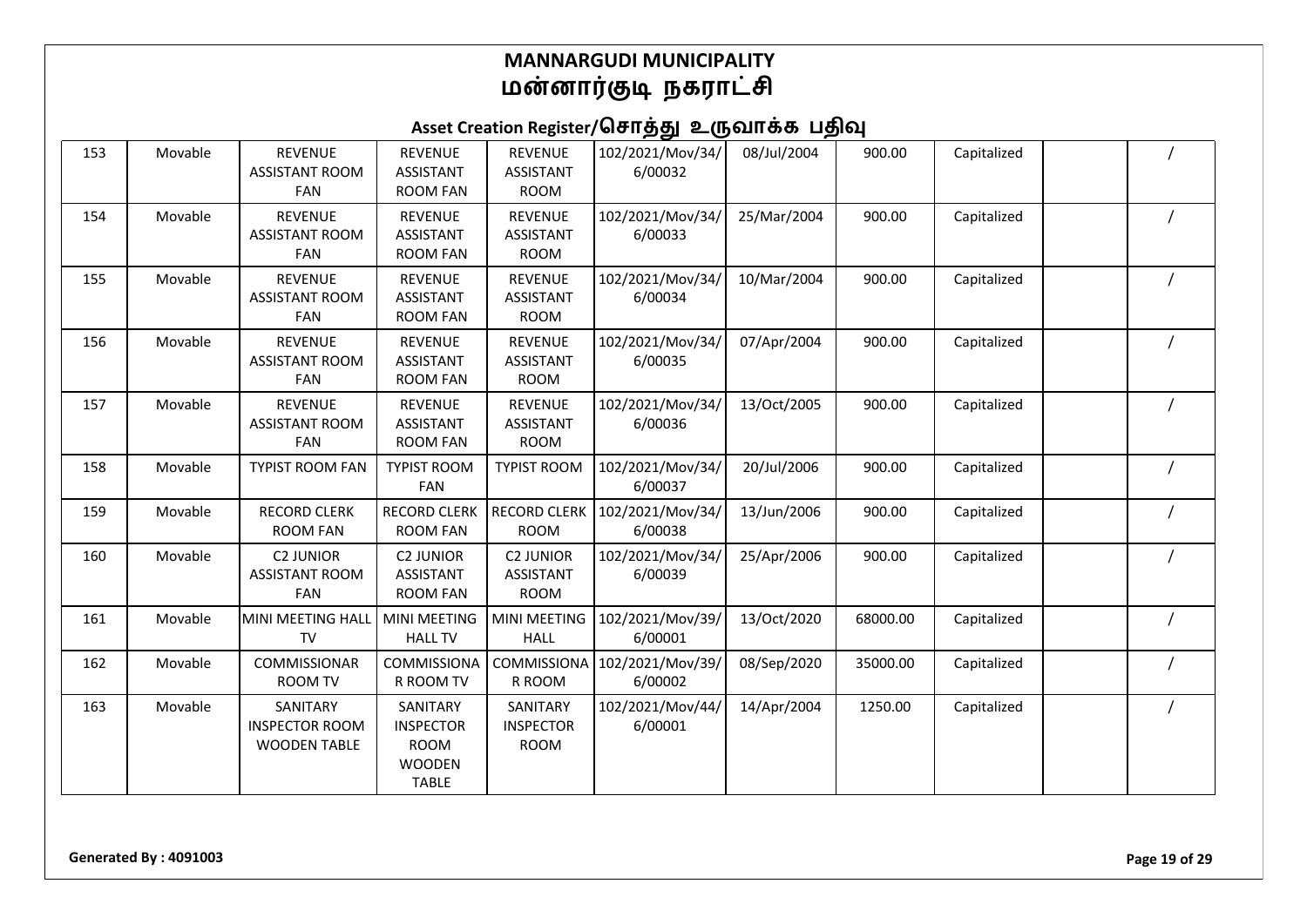### Asset Creation Register/சொத்து உருவாக்க பதிவு

| 164 | Movable | SANITARY<br><b>INSPECTOR ROOM</b><br><b>WOODEN TABLE</b> | SANITARY<br><b>INSPECTOR</b><br><b>ROOM</b><br><b>WOODEN</b><br><b>TABLE</b> | SANITARY<br><b>INSPECTOR</b><br><b>ROOM</b> | 102/2021/Mov/44/<br>6/00002 | 14/Apr/2004 | 1250.00  | Capitalized |  |
|-----|---------|----------------------------------------------------------|------------------------------------------------------------------------------|---------------------------------------------|-----------------------------|-------------|----------|-------------|--|
| 165 | Movable | SANITARY<br><b>INSPECTOR ROOM</b><br><b>WOODEN TABLE</b> | SANITARY<br><b>INSPECTOR</b><br><b>ROOM</b><br><b>WOODEN</b><br><b>TABLE</b> | SANITARY<br><b>INSPECTOR</b><br><b>ROOM</b> | 102/2021/Mov/44/<br>6/00003 | 11/May/2004 | 1250.00  | Capitalized |  |
| 166 | Movable | SANITARY<br><b>INSPECTOR ROOM</b><br><b>WOODEN TABLE</b> | SANITARY<br><b>INSPECTOR</b><br><b>ROOM</b><br><b>WOODEN</b><br><b>TABLE</b> | SANITARY<br><b>INSPECTOR</b><br><b>ROOM</b> | 102/2021/Mov/44/<br>6/00004 | 14/Dec/2021 | 1250.00  | Capitalized |  |
| 167 | Movable | SANITARY<br><b>INSPECTOR ROOM</b><br><b>WOODEN CHAIR</b> | SANITARY<br><b>INSPECTOR</b><br><b>ROOM</b><br><b>WOODEN</b><br><b>CHAIR</b> | SANITARY<br><b>INSPECTOR</b><br><b>ROOM</b> | 102/2021/Mov/44/<br>6/00005 | 11/May/2004 | 2500.00  | Capitalized |  |
| 168 | Movable | SANITARY<br><b>INSPECTOR ROOM</b><br><b>WOODEN TABLE</b> | SANITARY<br><b>INSPECTOR</b><br><b>ROOM</b><br><b>WOODEN</b><br><b>TABLE</b> | SANITARY<br><b>INSPECTOR</b><br><b>ROOM</b> | 102/2021/Mov/44/<br>6/00006 | 14/Jul/2004 | 1250.00  | Capitalized |  |
| 169 | Movable | A1 ROOM WOODEN<br><b>TABLE</b>                           | A1 ROOM<br><b>WOODEN</b><br><b>TABLE</b>                                     | A1 ROOM                                     | 102/2021/Mov/44/<br>6/00007 | 07/Apr/2004 | 1750.00  | Capitalized |  |
| 170 | Movable | ME ROOM<br><b>WOODEN TABLE</b>                           | ME ROOM<br><b>WOODEN</b><br><b>TABLE</b>                                     | ME ROOM                                     | 102/2021/Mov/44/<br>6/00008 | 12/Aug/2004 | 9000.00  | Capitalized |  |
| 171 | Movable | JE ROOM WOODEN<br><b>TABLE</b>                           | JE ROOM<br><b>WOODEN</b><br><b>TABLE</b>                                     | JE ROOM                                     | 102/2021/Mov/44/<br>6/00009 | 20/May/2004 | 15000.00 | Capitalized |  |

**Generated By : 4091003 Page 20 of 29**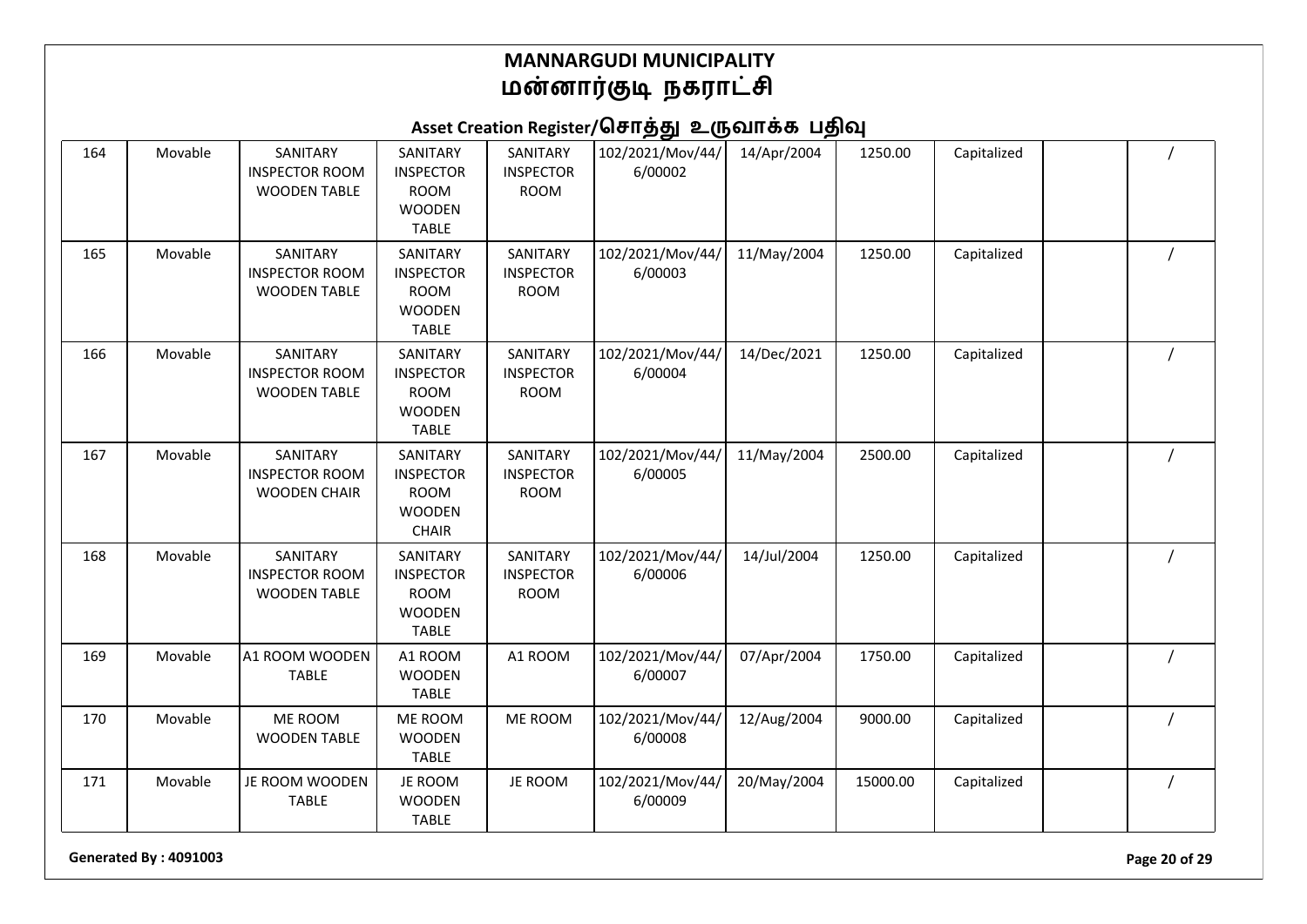Asset Creation Register/சொத்து உருவாக்க பதிவு

| 172 | Movable | <b>E1 ROOM WOODEN</b><br><b>TABLE</b>                                | E1 ROOM<br><b>WOODEN</b><br><b>TABLE</b>                                                    | E1 ROOM                                                    | 102/2021/Mov/44/<br>6/00010 | 14/Apr/2004 | 3000.00 | Capitalized |  |
|-----|---------|----------------------------------------------------------------------|---------------------------------------------------------------------------------------------|------------------------------------------------------------|-----------------------------|-------------|---------|-------------|--|
| 173 | Movable | <b>TOWN PLANNING</b><br><b>INSPECTOR ROOM</b><br><b>WOODEN TABLE</b> | <b>TOWN</b><br>PLANNING<br><b>INSPECTOR</b><br><b>ROOM</b><br><b>WOODEN</b><br><b>TABLE</b> | <b>TOWN</b><br>PLANNING<br><b>INSPECTOR</b><br><b>ROOM</b> | 102/2021/Mov/44/<br>6/00011 | 10/Mar/2004 | 4500.00 | Capitalized |  |
| 174 | Movable | <b>OVERSEER</b><br><b>SUPERVISOR ROOM</b><br><b>WOODEN TABLE</b>     | OVERSEER<br><b>SUPERVISOR</b><br><b>ROOM</b><br><b>WOODEN</b><br><b>TABLE</b>               | <b>OVERSEER</b><br><b>SUPERVISOR</b><br><b>ROOM</b>        | 102/2021/Mov/44/<br>6/00012 | 12/Mar/2003 | 1500.00 | Capitalized |  |
| 175 | Movable | <b>OVERSEER</b><br><b>SUPERVISOR ROOM</b><br><b>WOODEN TABLE</b>     | OVERSEER<br><b>SUPERVISOR</b><br><b>ROOM</b><br><b>WOODEN</b><br><b>TABLE</b>               | <b>OVERSEER</b><br><b>SUPERVISOR</b><br><b>ROOM</b>        | 102/2021/Mov/44/<br>6/00013 | 12/Mar/2004 | 1500.00 | Capitalized |  |
| 176 | Movable | OVERSEER<br><b>SUPERVISOR ROOM</b><br><b>WOODEN TABLE</b>            | <b>OVERSEER</b><br><b>SUPERVISOR</b><br><b>ROOM</b><br><b>WOODEN</b><br><b>TABLE</b>        | OVERSEER<br><b>SUPERVISOR</b><br><b>ROOM</b>               | 102/2021/Mov/44/<br>6/00014 | 11/May/2004 | 1500.00 | Capitalized |  |
| 177 | Movable | <b>REVENUE</b><br><b>INSPECTOR ROOM 1</b><br><b>WOODEN TABLE</b>     | <b>REVENUE</b><br><b>INSPECTOR</b><br>ROOM <sub>1</sub><br><b>WOODEN</b><br><b>TABLE</b>    | <b>REVENUE</b><br><b>INSPECTOR</b><br>ROOM 1               | 102/2021/Mov/44/<br>6/00015 | 07/Apr/2004 | 1500.00 | Capitalized |  |
| 178 | Movable | <b>REVENUE</b><br><b>INSPECTOR ROOM 2</b><br><b>WOODEN TABLE</b>     | <b>REVENUE</b><br><b>INSPECTOR</b><br>ROOM <sub>2</sub><br><b>WOODEN</b><br><b>TABLE</b>    | <b>REVENUE</b><br><b>INSPECTOR</b><br>ROOM <sub>2</sub>    | 102/2021/Mov/44/<br>6/00016 | 23/Jun/2004 | 1500.00 | Capitalized |  |

**Generated By : 4091003 Page 21 of 29**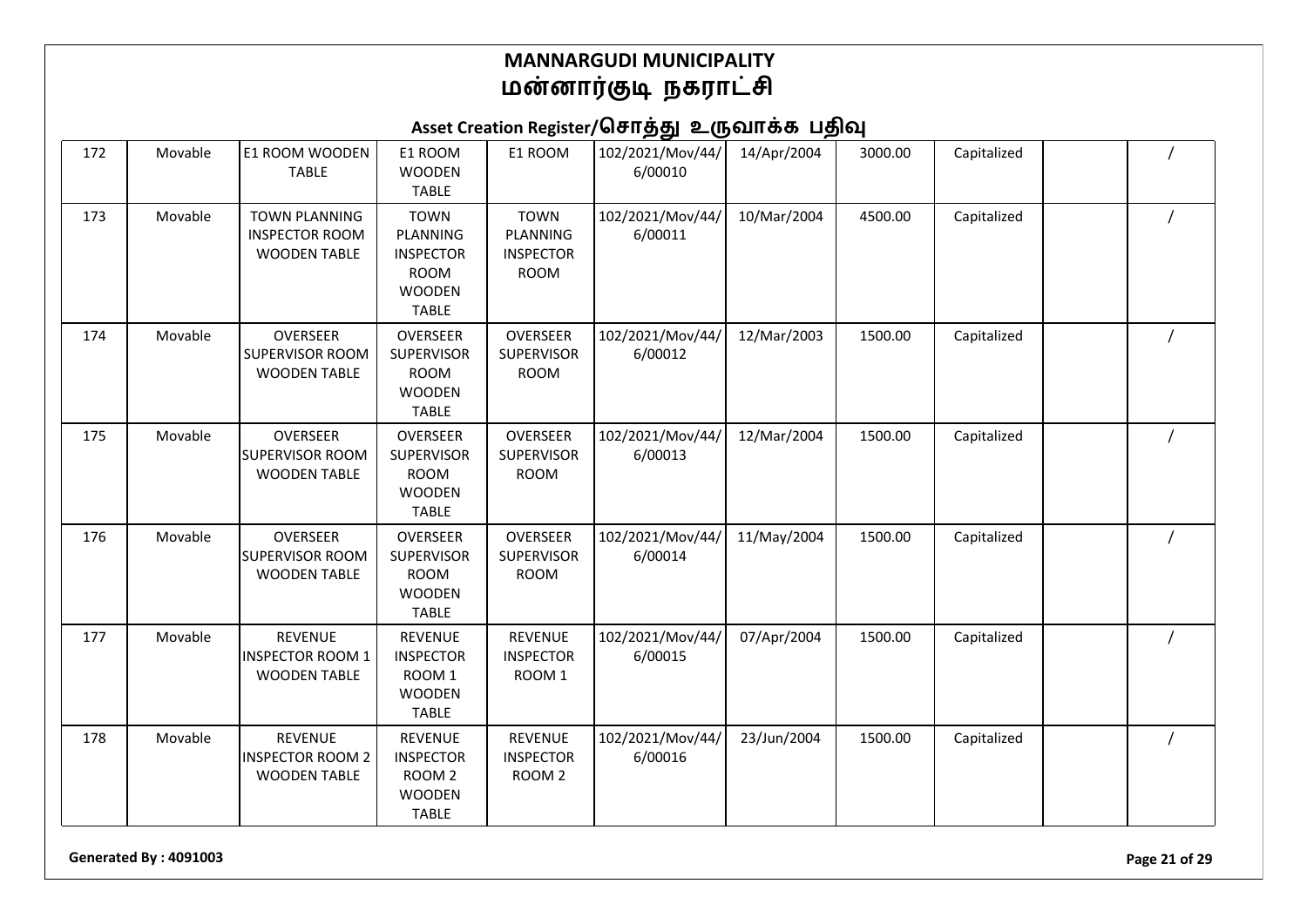| 179 | Movable | <b>REVENUE</b><br><b>INSPECTOR ROOM 2</b><br><b>WOODEN TABLE</b>         | <b>REVENUE</b><br><b>INSPECTOR</b><br>ROOM <sub>2</sub><br><b>WOODEN</b><br><b>TABLE</b> | <b>REVENUE</b><br><b>INSPECTOR</b><br>ROOM <sub>2</sub> | 102/2021/Mov/44/<br>6/00017 | 16/Jun/2004 | 1500.00  | Capitalized |  |
|-----|---------|--------------------------------------------------------------------------|------------------------------------------------------------------------------------------|---------------------------------------------------------|-----------------------------|-------------|----------|-------------|--|
| 180 | Movable | <b>REVENUE</b><br><b>INSPECTOR ROOM 1</b><br><b>WODEN TABLE</b>          | <b>REVENUE</b><br><b>INSPECTOR</b><br>ROOM <sub>1</sub><br><b>WODEN TABLE</b>            | <b>REVENUE</b><br><b>INSPECTOR</b><br>ROOM 1            | 102/2021/Mov/44/<br>6/00018 | 09/Apr/2004 | 1500.00  | Capitalized |  |
| 181 | Movable | <b>REVENUE</b><br><b>INSPECTOR ROOM 1</b><br><b>WOODEN TABLE</b>         | <b>REVENUE</b><br><b>INSPECTOR</b><br>ROOM <sub>1</sub><br><b>WOODEN</b><br><b>TABLE</b> | <b>REVENUE</b><br><b>INSPECTOR</b><br>ROOM 1            | 102/2021/Mov/44/<br>6/00019 | 12/May/2004 | 1500.00  | Capitalized |  |
| 182 | Movable | <b>REVENUE</b><br><b>INSPECTOR ROOM 1</b><br><b>WOODEN CHAIR</b>         | <b>REVENUE</b><br><b>INSPECTOR</b><br>ROOM <sub>1</sub><br><b>WOODEN</b><br><b>CHAIR</b> | <b>REVENUE</b><br><b>INSPECTOR</b><br>ROOM <sub>1</sub> | 102/2021/Mov/44/<br>6/00020 | 27/May/2004 | 2000.00  | Capitalized |  |
| 183 | Movable | SANITARY<br><b>INSPECTOR ROOM</b><br><b>TOTAL WOODEN</b><br><b>TABLE</b> | SANITARY<br><b>INSPECTOR</b><br><b>ROOM TOTAL</b><br><b>WOODEN</b><br><b>TABLE</b>       | SANITARY<br><b>INSPECTOR</b><br><b>ROOM</b>             | 102/2021/Mov/44/<br>6/00021 | 09/Jun/2004 | 10500.00 | Capitalized |  |
| 184 | Movable | <b>ACCOUTANT ROOM</b><br><b>WOODEN TABLE</b>                             | <b>ACCOUTANT</b><br><b>ROOM</b><br><b>WOODEN</b><br><b>TABLE</b>                         | <b>ACCOUTANT</b><br><b>ROOM</b>                         | 102/2021/Mov/44/<br>6/00022 | 04/Apr/2007 | 1250.00  | Capitalized |  |
| 185 | Movable | ACCOUTANT ROOM<br><b>WOODEN TABLE</b>                                    | <b>ACCOUTANT</b><br><b>ROOM</b><br><b>WOODEN</b><br><b>TABLE</b>                         | <b>ACCOUTANT</b><br><b>ROOM</b>                         | 102/2021/Mov/44/<br>6/00023 | 04/Aug/2004 | 1200.00  | Capitalized |  |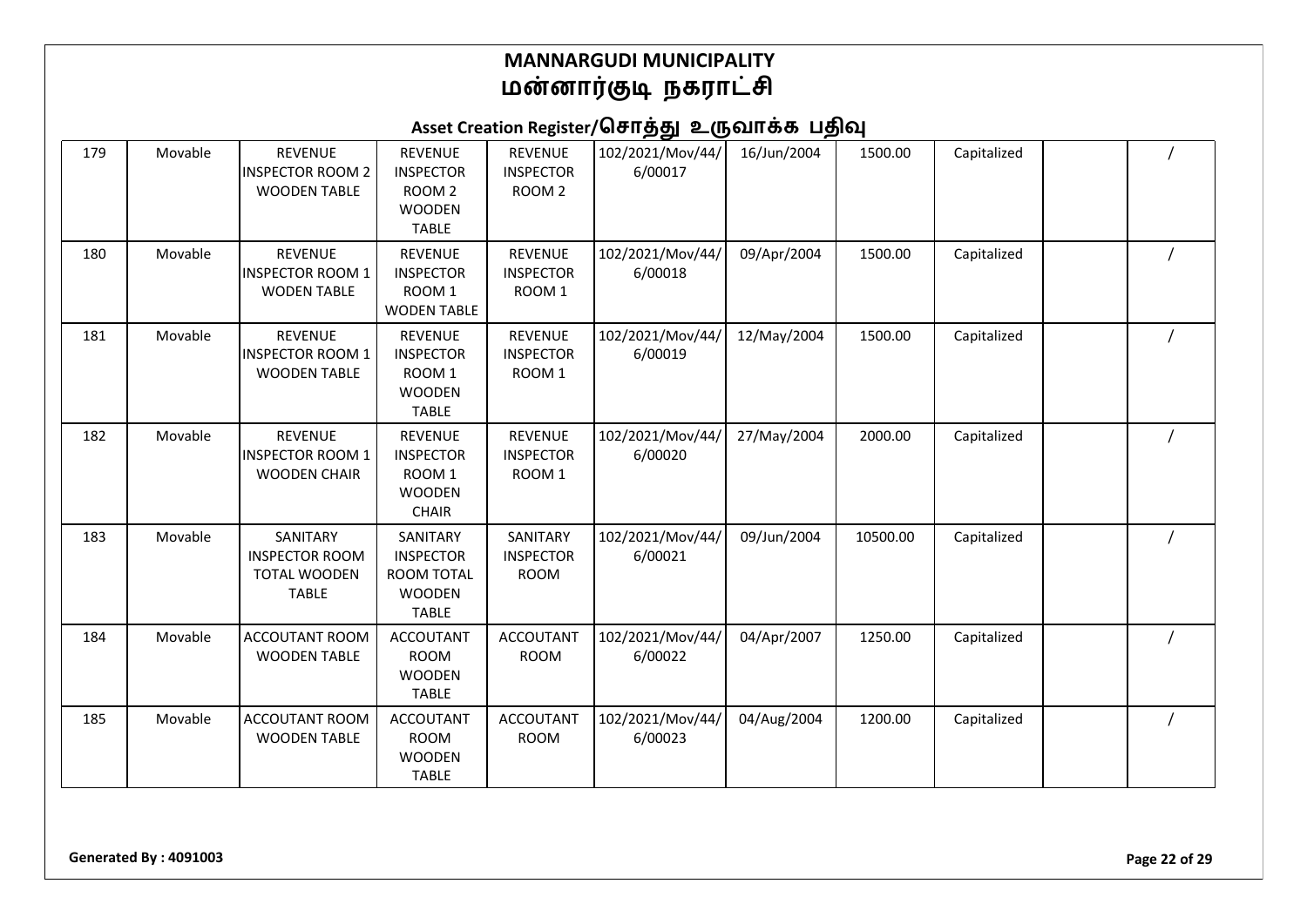| 186 | Movable | <b>MANAGER ROOM</b><br><b>WOODEN TABLE</b>                       | <b>MANAGER</b><br><b>ROOM</b><br><b>WOODEN</b><br><b>TABLE</b>                       | <b>MANAGER</b><br><b>ROOM</b>                       | 102/2021/Mov/44/<br>6/00024 | 10/Aug/2004 | 1250.00 | Capitalized |  |
|-----|---------|------------------------------------------------------------------|--------------------------------------------------------------------------------------|-----------------------------------------------------|-----------------------------|-------------|---------|-------------|--|
| 187 | Movable | <b>RECORD ROOM</b><br><b>WOODEN TABLE</b><br>2NO.                | RECORD ROOM<br><b>WOODEN</b><br>TABLE 2NO.                                           | <b>RECORD ROOM</b>                                  | 102/2021/Mov/44/<br>6/00025 | 22/Sep/2004 | 2500.00 | Capitalized |  |
| 188 | Movable | <b>B2 JUNIOR</b><br><b>ASSISTANT ROOM</b><br><b>WOODEN TABLE</b> | <b>B2 JUNIOR</b><br><b>ASSISTANT</b><br><b>ROOM</b><br><b>WOODEN</b><br><b>TABLE</b> | <b>B2 JUNIOR</b><br><b>ASSISTANT</b><br><b>ROOM</b> | 102/2021/Mov/44/<br>6/00026 | 11/May/2004 | 1250.00 | Capitalized |  |
| 189 | Movable | <b>B2 JUNIOR</b><br><b>ASSISTANT ROOM</b><br><b>WOODEN TABLE</b> | <b>B2 JUNIOR</b><br>ASSISTANT<br><b>ROOM</b><br><b>WOODEN</b><br><b>TABLE</b>        | <b>B2 JUNIOR</b><br>ASSISTANT<br><b>ROOM</b>        | 102/2021/Mov/44/<br>6/00027 | 07/Feb/2006 | 1250.00 | Capitalized |  |
| 190 | Movable | A1 JUNIOR<br><b>ASSISTANT ROOM</b><br><b>WOODEN TABLE</b>        | A1 JUNIOR<br><b>ASSISTANT</b><br><b>ROOM</b><br><b>WOODEN</b><br><b>TABLE</b>        | A1 JUNIOR<br><b>ASSISTANT</b><br><b>ROOM</b>        | 102/2021/Mov/44/<br>6/00028 | 11/May/2004 | 1250.00 | Capitalized |  |
| 191 | Movable | A3 JUNIOR<br><b>ASSISTANT ROOM</b><br><b>WOODEN TABLE</b>        | A3 JUNIOR<br><b>ASSISTANT</b><br><b>ROOM</b><br><b>WOODEN</b><br><b>TABLE</b>        | A3 JUNIOR<br><b>ASSISTANT</b><br><b>ROOM</b>        | 102/2021/Mov/44/<br>6/00029 | 16/Jun/2004 | 1250.00 | Capitalized |  |
| 192 | Movable | <b>CHAIRMAN ROOM</b><br><b>WOODEN TABLE</b>                      | <b>CHAIRMAN</b><br><b>ROOM</b><br><b>WOODEN</b><br><b>TABLE</b>                      | <b>CHAIRMAN</b><br><b>ROOM</b>                      | 102/2021/Mov/44/<br>6/00030 | 06/Jul/2004 | 1700.00 | Capitalized |  |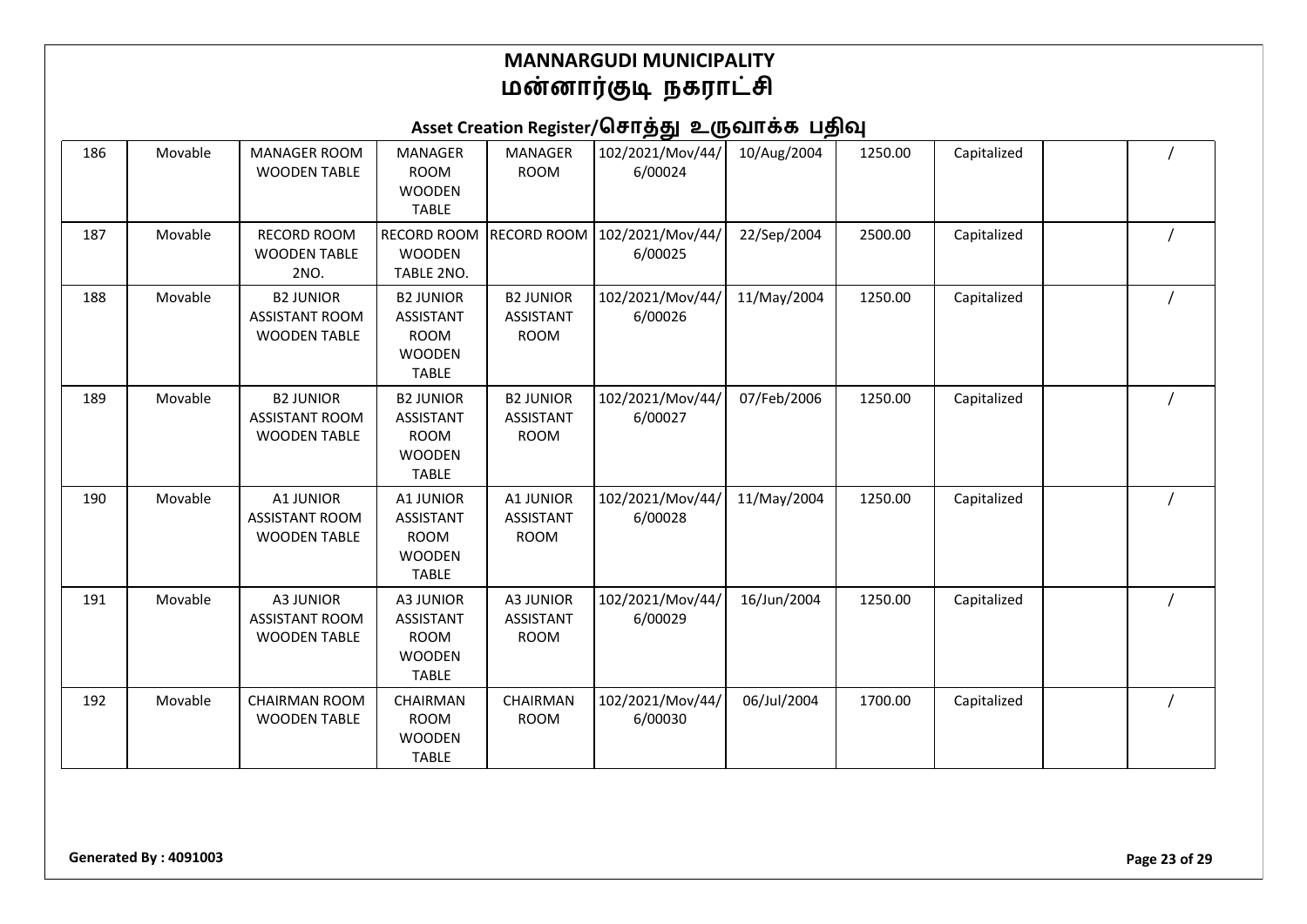| 193 | Movable | <b>CHAIRMAN ROOM</b><br><b>WOODEN TABLE</b>                    | CHAIRMAN<br><b>ROOM</b><br><b>WOODEN</b><br><b>TABLE</b>                           | CHAIRMAN<br><b>ROOM</b>                           | 102/2021/Mov/44/<br>6/00031 | 18/May/2006 | 8000.00 | Capitalized |  |
|-----|---------|----------------------------------------------------------------|------------------------------------------------------------------------------------|---------------------------------------------------|-----------------------------|-------------|---------|-------------|--|
| 194 | Movable | <b>REVENUE</b><br><b>ASSISTANT ROOM</b><br><b>WOODEN TABLE</b> | <b>REVENUE</b><br>ASSISTANT<br><b>ROOM</b><br><b>WOODEN</b><br><b>TABLE</b>        | <b>REVENUE</b><br><b>ASSISTANT</b><br><b>ROOM</b> | 102/2021/Mov/44/<br>6/00032 | 04/Feb/2004 | 1750.00 | Capitalized |  |
| 195 | Movable | <b>REVENUE</b><br><b>ASSISTANT ROOM</b><br><b>WOODEN TABLE</b> | <b>REVENUE</b><br><b>ASSISTANT</b><br><b>ROOM</b><br><b>WOODEN</b><br><b>TABLE</b> | <b>REVENUE</b><br><b>ASSISTANT</b><br><b>ROOM</b> | 102/2021/Mov/44/<br>6/00033 | 14/Dec/2005 | 1750.00 | Capitalized |  |
| 196 | Movable | <b>REVENUE</b><br><b>ASSISTANT ROOM</b><br><b>WOODEN TABLE</b> | <b>REVENUE</b><br>ASSISTANT<br><b>ROOM</b><br><b>WOODEN</b><br><b>TABLE</b>        | <b>REVENUE</b><br><b>ASSISTANT</b><br><b>ROOM</b> | 102/2021/Mov/44/<br>6/00034 | 10/Aug/2004 | 1750.00 | Capitalized |  |
| 197 | Movable | <b>REVENUE</b><br><b>INSPECTOR ROOM</b><br><b>WOODEN TABLE</b> | <b>REVENUE</b><br><b>INSPECTOR</b><br><b>ROOM</b><br><b>WOODEN</b><br><b>TABLE</b> | <b>REVENUE</b><br><b>INSPECTOR</b><br><b>ROOM</b> | 102/2021/Mov/44/<br>6/00035 | 11/May/2004 | 1750.00 | Capitalized |  |
| 198 | Movable | <b>TYPIST ROOM</b><br><b>WOODEN TABLE</b>                      | <b>TYPIST ROOM</b><br><b>WOODEN</b><br><b>TABLE</b>                                | <b>TYPIST ROOM</b>                                | 102/2021/Mov/44/<br>6/00036 | 06/Nov/2007 | 1500.00 | Capitalized |  |
| 199 | Movable | <b>C2 JUNIOR</b><br>ASSISTANT<br><b>WOODEN TABLE</b>           | <b>C2 JUNIOR</b><br><b>ASSISTANT</b><br><b>WOODEN</b><br><b>TABLE</b>              | <b>C2 JUNIOR</b><br><b>ASSISTANT</b>              | 102/2021/Mov/44/<br>6/00037 | 09/Jun/2004 | 1250.00 | Capitalized |  |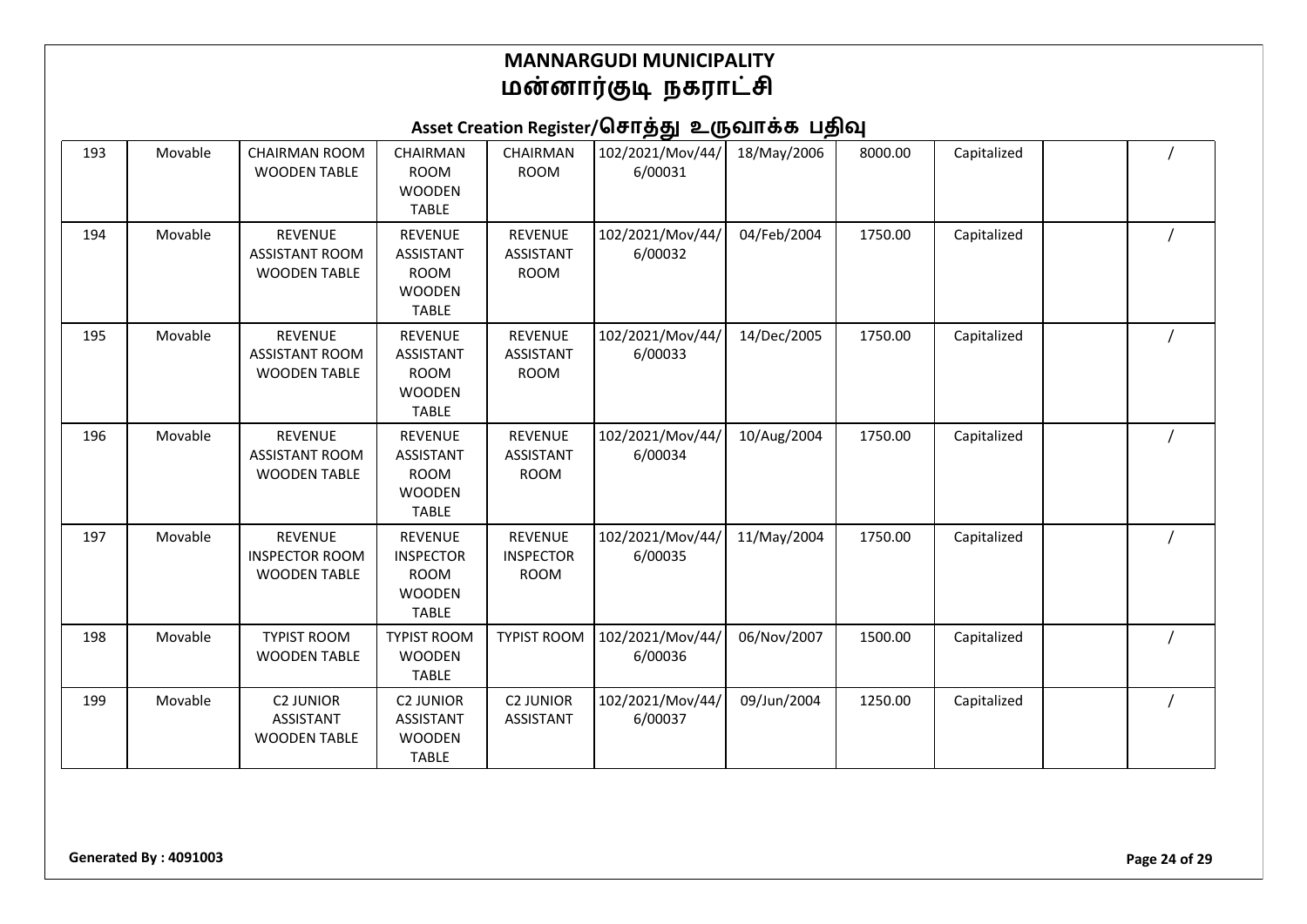### Asset Creation Register/சொத்து உருவாக்க பதிவு

| 200 | Movable | SANITARY<br><b>INSPECTOR ROOM</b><br>PLASTIC CHAIR        | SANITARY<br><b>INSPECTOR</b><br>ROOM PLASTIC<br><b>CHAIR</b> | SANITARY<br><b>INSPECTOR</b><br><b>ROOM</b>         | 102/2021/Mov/FF1<br>/6/00001 | 15/Dec/2004 | 75.00 | Capitalized |  |
|-----|---------|-----------------------------------------------------------|--------------------------------------------------------------|-----------------------------------------------------|------------------------------|-------------|-------|-------------|--|
| 201 | Movable | SANITARY<br><b>INSPECTOR ROOM</b><br>PLASTIC CHAIR        | SANITARY<br><b>INSPECTOR</b><br>ROOM PLASTIC<br><b>CHAIR</b> | SANITARY<br><b>INSPECTOR</b><br><b>ROOM</b>         | 102/2021/Mov/FF1<br>/6/00002 | 13/Apr/2004 | 75.00 | Capitalized |  |
| 202 | Movable | SANITARY<br><b>INSPECTOR ROOM</b><br>PLASTIC CHAIR        | SANITARY<br><b>INSPECTOR</b><br>ROOM PLASTIC<br><b>CHAIR</b> | SANITARY<br><b>INSPECTOR</b><br><b>ROOM</b>         | 102/2021/Mov/FF1<br>/6/00003 | 13/Apr/2004 | 75.00 | Capitalized |  |
| 203 | Movable | SANITARY<br><b>INSPECTOR ROOM</b><br>PLASTIC CHAIR        | SANITARY<br><b>INSPECTOR</b><br>ROOM PLASTIC<br><b>CHAIR</b> | SANITARY<br><b>INSPECTOR</b><br><b>ROOM PLASTIC</b> | 102/2021/Mov/FF1<br>/6/00004 | 10/Mar/2004 | 75.00 | Capitalized |  |
| 204 | Movable | SANITARY<br><b>INSPECTOR ROOM</b><br>PLASTIC CHAIR        | SANITARY<br><b>INSPECTOR</b><br>ROOM PLASTIC<br><b>CHAIR</b> | SANITARY<br><b>INSPECTOR</b><br><b>ROOM</b>         | 102/2021/Mov/FF1<br>/6/00005 | 14/Jul/2004 | 75.00 | Capitalized |  |
| 205 | Movable | SANITARY<br><b>INSPECTOR ROOM</b><br>PLASTIC CHAIR        | SANITARY<br><b>INSPECTOR</b><br>ROOM PLASTIC<br><b>CHAIR</b> | SANITARY<br><b>INSPECTOR</b><br><b>ROOM</b>         | 102/2021/Mov/FF1<br>/6/00006 | 14/Apr/2004 | 75.00 | Capitalized |  |
| 206 | Movable | SANITARY<br><b>INSPECTOR ROOM</b><br><b>PLASTIC CHAIR</b> | SANITARY<br><b>INSPECTOR</b><br>ROOM PLASTIC<br><b>CHAIR</b> | SANITARY<br><b>INSPECTOR</b><br><b>ROOM</b>         | 102/2021/Mov/FF1<br>/6/00007 | 08/Jun/2004 | 75.00 | Capitalized |  |
| 207 | Movable | SANITARY<br><b>INSPECTOR ROOM</b><br>PLASTIC CHAIR        | SANITARY<br><b>INSPECTOR</b><br>ROOM PLASTIC<br><b>CHAIR</b> | SANITARY<br><b>INSPECTOR</b><br><b>ROOM</b>         | 102/2021/Mov/FF1<br>/6/00008 | 13/Apr/2004 | 75.00 | Capitalized |  |

**Generated By : 4091003 Page 25 of 29**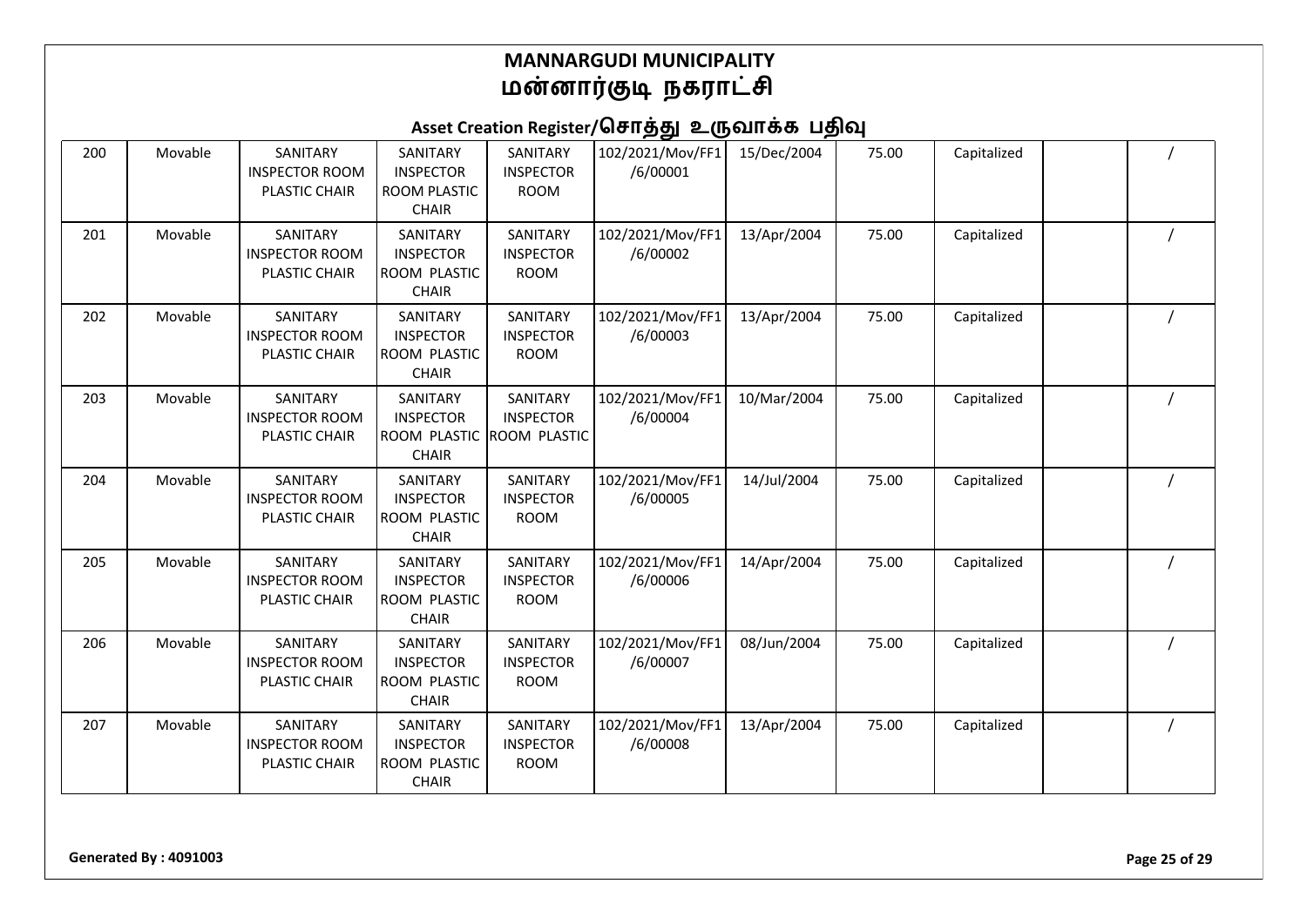| 208 | Movable | SANITARY<br><b>INSPECTOR ROOM</b><br>PLASTIC CHAIR                  | SANITARY<br><b>INSPECTOR</b><br>ROOM PLASTIC<br><b>CHAIR</b>          | SANITARY<br><b>INSPECTOR</b><br><b>ROOM</b>  | 102/2021/Mov/FF1<br>/6/00009 | 11/May/2004 | 75.00  | Capitalized |  |
|-----|---------|---------------------------------------------------------------------|-----------------------------------------------------------------------|----------------------------------------------|------------------------------|-------------|--------|-------------|--|
| 209 | Movable | SANITARY<br><b>INSPECTOR ROOM</b><br>PLASTIC CHAIR                  | SANITARY<br><b>INSPECTOR</b><br>ROOM PLASTIC<br><b>CHAIR</b>          | SANITARY<br><b>INSPECTOR</b><br><b>ROOM</b>  | 102/2021/Mov/FF1<br>/6/00010 | 14/Jul/2004 | 75.00  | Capitalized |  |
| 210 | Movable | SANITARY<br><b>INSPECTOR ROOM</b><br>PLASTIC CHAIR                  | SANITARY<br><b>INSPECTOR</b><br>ROOM PLASTIC<br><b>CHAIR</b>          | SANITARY<br><b>INSPECTOR</b><br><b>ROOM</b>  | 102/2021/Mov/FF1<br>/6/00011 | 16/Jun/2004 | 75.00  | Capitalized |  |
| 211 | Movable | SANITARY<br><b>INSPECTOR ROOM</b><br>PLASTIC CHAIR                  | SANITARY<br><b>INSPECTOR</b><br>ROOM PLASTIC<br><b>CHAIR</b>          | SANITARY<br><b>INSPECTOR</b><br><b>ROOM</b>  | 102/2021/Mov/FF1<br>/6/00012 | 15/Dec/2004 | 75.00  | Capitalized |  |
| 212 | Movable | <b>ASISTANT</b><br>PROGRAMMER<br><b>ROOM TOTAL</b><br>PLASTIC CHAIR | <b>ASISTANT</b><br>PROGRAMMER<br>ROOM TOTAL<br>PLASTIC CHAIR          | <b>ASISTANT</b><br>PROGRAMMER<br><b>ROOM</b> | 102/2021/Mov/FF1<br>/6/00013 | 14/Apr/2004 | 300.00 | Capitalized |  |
| 213 | Movable | <b>TAX COLLECTION</b><br>ROOM TOTAL<br>PLASTIC CHAIR                | <b>TAX</b><br>COLLECTION<br><b>ROOM TOTAL</b><br><b>PLASTIC CHAIR</b> | <b>TAX</b><br>COLLECTION<br><b>ROOM</b>      | 102/2021/Mov/FF1<br>/6/00014 | 13/Mar/2012 | 150.00 | Capitalized |  |
| 214 | Movable | <b>ME ROOM PLASTIC</b><br><b>CHAIR</b>                              | ME ROOM<br><b>PLASTIC CHAIR</b>                                       | ME ROOM                                      | 102/2021/Mov/FF1<br>/6/00015 | 17/Jun/2004 | 300.00 | Capitalized |  |
| 215 | Movable | JE ROOM PLASTIC<br><b>CHAIR</b>                                     | JE ROOM<br>PLASTIC CHAIR                                              | JE ROOM                                      | 102/2021/Mov/FF1<br>/6/00016 | 20/Apr/2011 | 300.00 | Capitalized |  |
| 216 | Movable | E1 ROOM PLASTIC<br><b>CHAIR</b>                                     | E1 ROOM<br>PLASTIC CHAIR                                              | E1 ROOM                                      | 102/2021/Mov/FF1<br>/6/00017 | 12/Dec/2007 | 150.00 | Capitalized |  |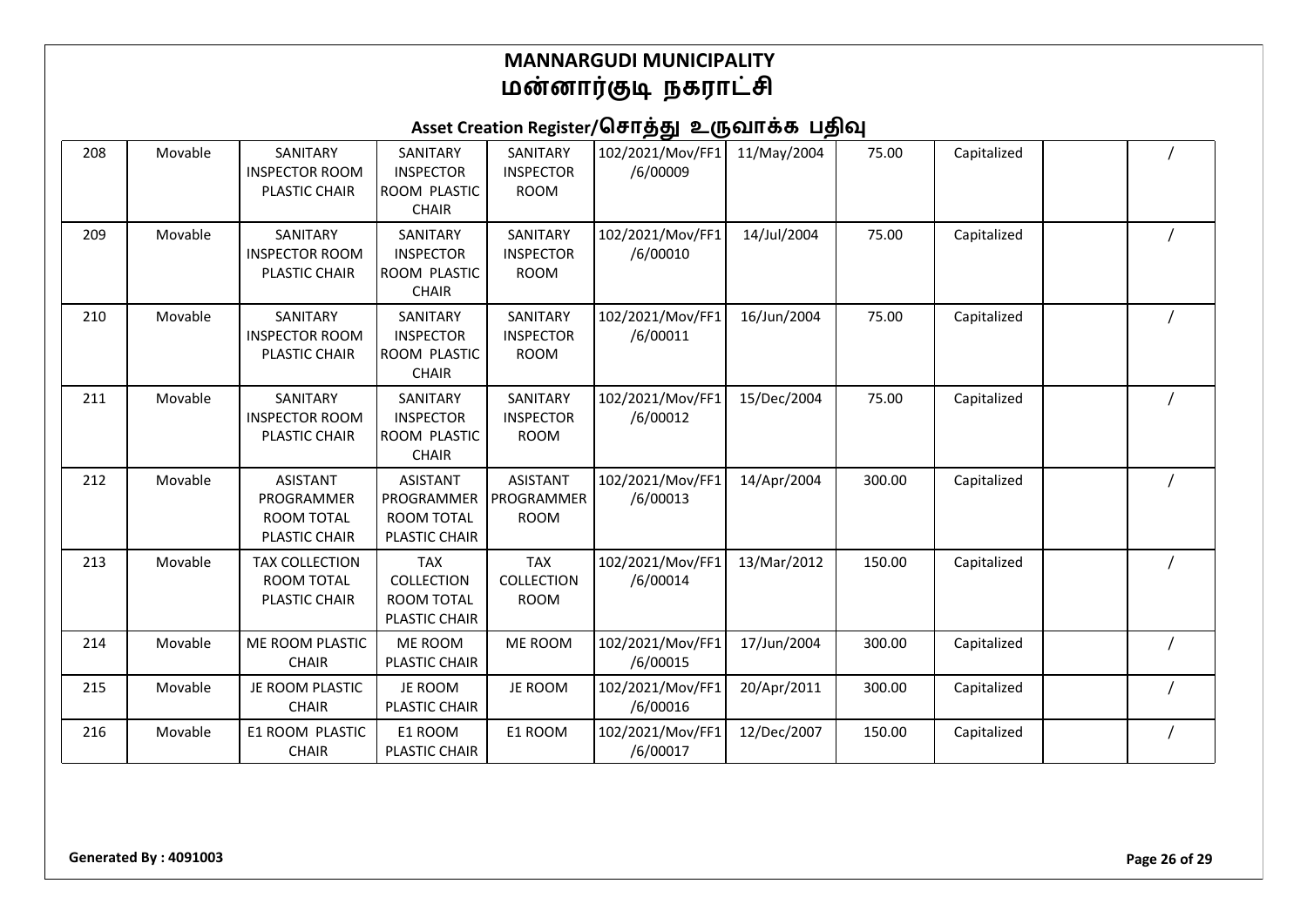### Asset Creation Register/சொத்து உருவாக்க பதிவு

| 217 | Movable | <b>TOWN PLANNING</b><br><b>INSPECTOR ROOM</b><br>PLASTIC CHAIR | <b>TOWN</b><br>PLANNING<br><b>INSPECTOR</b><br>ROOM PLASTIC<br><b>CHAIR</b> | <b>TOWN</b><br>PLANNING<br><b>INSPECTOR</b><br><b>ROOM</b> | 102/2021/Mov/FF1<br>/6/00018 | 15/Feb/2012 | 300.00 | Capitalized |  |
|-----|---------|----------------------------------------------------------------|-----------------------------------------------------------------------------|------------------------------------------------------------|------------------------------|-------------|--------|-------------|--|
| 218 | Movable | OVERSEER<br><b>SUPERVISOR ROOM</b><br>PLASTIC CHAIR            | <b>OVERSEER</b><br><b>SUPERVISOR</b><br>ROOM PLASTIC<br><b>CHAIR</b>        | <b>OVERSEER</b><br><b>SUPERVISOR</b><br><b>ROOM</b>        | 102/2021/Mov/FF1<br>/6/00019 | 14/Apr/2004 | 75.00  | Capitalized |  |
| 219 | Movable | OVERSEER<br>SUOERVISOR ROOM<br>PLASTIC CHAIR                   | <b>OVERSEER</b><br><b>SUOERVISOR</b><br>ROOM PLASTIC<br><b>CHAIR</b>        | <b>OVERSEER</b><br>SUOERVISOR<br><b>ROOM</b>               | 102/2021/Mov/FF1<br>/6/00020 | 10/Mar/2004 | 75.00  | Capitalized |  |
| 220 | Movable | OVERSEER<br><b>SUOERVISOR ROOM</b><br>PLASTIC CHAIR            | OVERSEER<br><b>SUOERVISOR</b><br>ROOM PLASTIC<br><b>CHAIR</b>               | <b>OVERSEER</b><br>SUOERVISOR<br><b>ROOM</b>               | 102/2021/Mov/FF1<br>/6/00021 | 14/Apr/2004 | 75.00  | Capitalized |  |
| 221 | Movable | <b>REVENUE</b><br><b>INSPECTOR ROOM 2</b><br>PLASTIC CHAIR     | <b>REVENUE</b><br><b>INSPECTOR</b><br>ROOM <sub>2</sub><br>PLASTIC CHAIR    | <b>REVENUE</b><br><b>INSPECTOR</b><br>ROOM <sub>2</sub>    | 102/2021/Mov/FF1<br>/6/00022 | 09/Dec/2009 | 75.00  | Capitalized |  |
| 222 | Movable | <b>REVENUE</b><br><b>INSPECTOR ROOM 2</b><br>PLASTIC CHAIR     | <b>REVENUE</b><br><b>INSPECTOR</b><br>ROOM <sub>2</sub><br>PLASTIC CHAIR    | <b>REVENUE</b><br><b>INSPECTOR</b><br>ROOM <sub>2</sub>    | 102/2021/Mov/FF1<br>/6/00023 | 03/Dec/2013 | 85.00  | Capitalized |  |
| 223 | Movable | <b>REVENUE</b><br><b>INSPECTOR ROOM 1</b><br>PLASTIC CHAIR     | <b>REVENUE</b><br><b>INSPECTOR</b><br>ROOM 1<br>PLASTIC CHAIR               | <b>REVENUE</b><br><b>INSPECTOR</b><br>ROOM 1               | 102/2021/Mov/FF1<br>/6/00024 | 18/Apr/2012 | 75.00  | Capitalized |  |
| 224 | Movable | <b>REVENUE</b><br><b>INSPECTOR ROOM 1</b><br>PLASTIC CHAIR     | <b>REVENUE</b><br><b>INSPECTOR</b><br>ROOM 1<br>PLASTIC CHAIR               | <b>REVENUE</b><br><b>INSPECTOR</b><br>ROOM 1               | 102/2021/Mov/FF1<br>/6/00025 | 14/Apr/2011 | 75.00  | Capitalized |  |

**Generated By : 4091003 Page 27 of 29**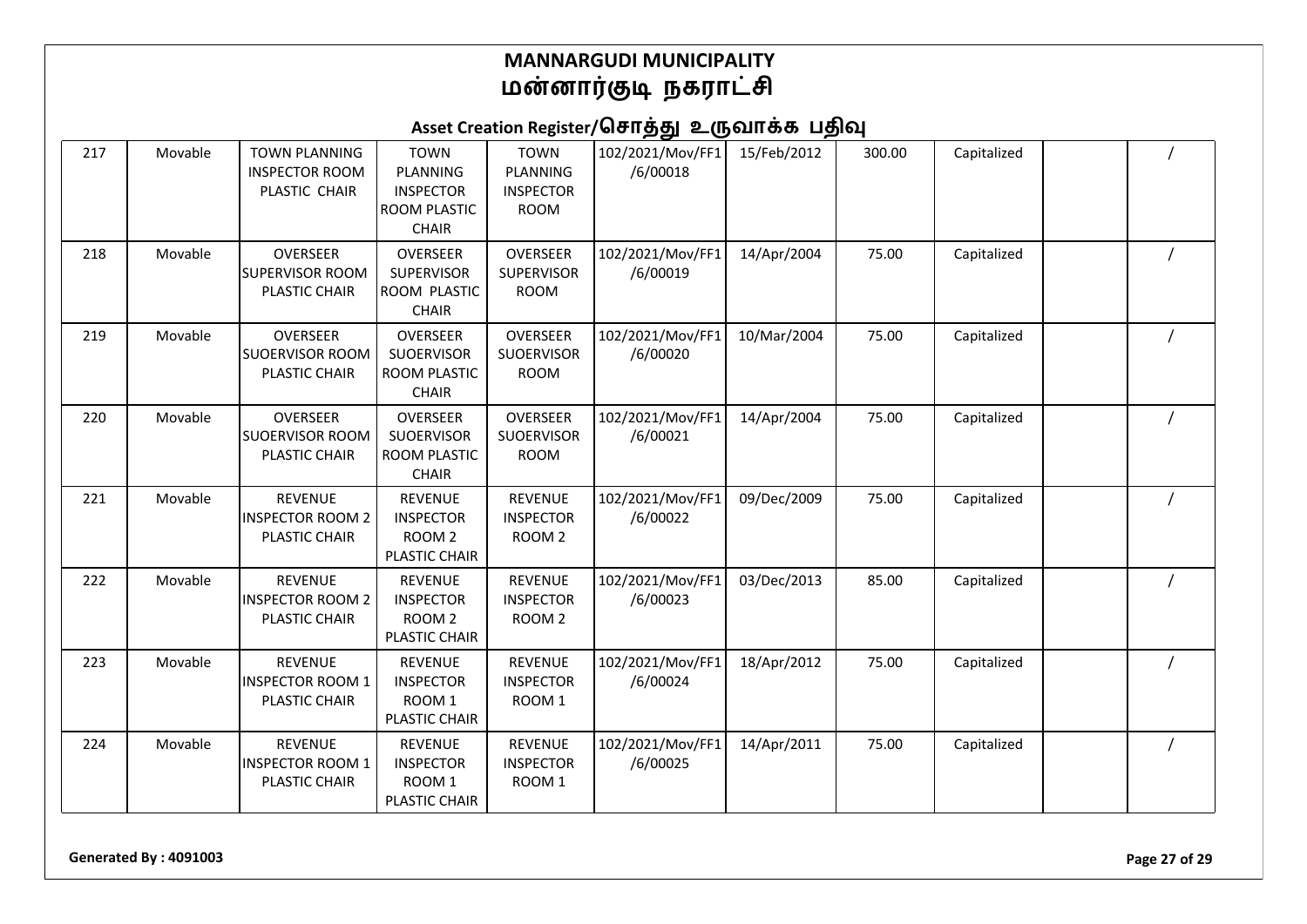# Asset Creation Register/சொத்து உருவாக்க பதிவு

| 225 | Movable | <b>MANAGER ROOM</b><br>PLASTIC CHAIR                       | <b>MANAGER</b><br>ROOM PLASTIC<br><b>CHAIR</b>                        | <b>MANAGER</b><br><b>ROOM</b>                       | 102/2021/Mov/FF1<br>/6/00026 | 15/Jul/2009 | 75.00   | Capitalized |  |
|-----|---------|------------------------------------------------------------|-----------------------------------------------------------------------|-----------------------------------------------------|------------------------------|-------------|---------|-------------|--|
| 226 | Movable | <b>MANAGER ROOM</b><br>PLASTIC CHAIR                       | <b>MANAGER</b><br>ROOM PLASTIC<br><b>CHAIR</b>                        | <b>MANAGER</b><br><b>ROOM</b>                       | 102/2021/Mov/FF1<br>/6/00027 | 16/Apr/2012 | 150.00  | Capitalized |  |
| 227 | Movable | C1 JUNIOR<br><b>ASSISTANT ROOM</b><br>PLASTIC CHAIR        | C1 JUNIOR<br><b>ASSISTANT</b><br>ROOM PLASTIC<br><b>CHAIR</b>         | <b>C1 JUNIOR</b><br><b>ASSISTANT</b><br><b>ROOM</b> | 102/2021/Mov/FF1<br>/6/00028 | 22/Apr/2009 | 75.00   | Capitalized |  |
| 228 | Movable | <b>B2 JUNIOR</b><br><b>ASSISTANT ROOM</b><br>PLASTIC CHAIR | <b>B2 JUNIOR</b><br><b>ASSISTANT</b><br>ROOM PLASTIC<br><b>CHAIR</b>  | <b>B2 JUNIOR</b><br><b>ASSISTANT</b><br><b>ROOM</b> | 102/2021/Mov/FF1<br>/6/00029 | 13/Apr/2010 | 75.00   | Capitalized |  |
| 229 | Movable | <b>B2 JUNIOR</b><br><b>ASSISTANT ROOM</b><br>PLASTIC CHAIR | <b>B2 JUNIOR</b><br><b>ASSISTANT</b><br>ROOM PLASTIC<br><b>CHAIR</b>  | <b>B2 JUNIOR</b><br><b>ASSISTANT</b><br><b>ROOM</b> | 102/2021/Mov/FF1<br>/6/00030 | 11/Mar/2010 | 75.00   | Capitalized |  |
| 230 | Movable | E3 REVENUE<br><b>ASSISTANT ROOM</b><br>PLASTIC CHAIR       | <b>E3 REVENUE</b><br><b>ASSISTANT</b><br>ROOM PLASTIC<br><b>CHAIR</b> | <b>E3 REVENUE</b><br>ASSISTANT<br><b>ROOM</b>       | 102/2021/Mov/FF1<br>/6/00031 | 17/Apr/2008 | 75.00   | Capitalized |  |
| 231 | Movable | <b>E2 JUNIOR</b><br><b>ASSISTANT ROOM</b><br>PLASTIC CHAIR | <b>E2 JUNIOR</b><br><b>ASSISTANT</b><br>ROOM PLASTIC<br><b>CHAIR</b>  | <b>E2 JUNIOR</b><br><b>ASSISTANT</b><br><b>ROOM</b> | 102/2021/Mov/FF1<br>/6/00032 | 17/Mar/2010 | 75.00   | Capitalized |  |
| 232 | Movable | <b>C2 JUNIOR</b><br><b>ASSISTANT ROOM</b><br>PLASTIC CHAIR | <b>C2 JUNIOR</b><br><b>ASSISTANT</b><br>ROOM PLASTIC<br><b>CHAIR</b>  | <b>C2 JUNIOR</b><br><b>ASSISTANT</b><br><b>ROOM</b> | 102/2021/Mov/FF1<br>/6/00033 | 07/Jul/2009 | 75.00   | Capitalized |  |
| 233 | Movable | <b>CHAINMAN ROOM</b><br><b>STEEL CUBBOARDS</b>             | CHAINMAN<br><b>ROOM STEEL</b><br><b>CUBBOARDS</b>                     | CHAINMAN<br><b>ROOM</b>                             | 102/2022/Mov/24/<br>6/00001  | 21/Jul/2004 | 1500.00 | Capitalized |  |

**Generated By : 4091003 Page 28 of 29**